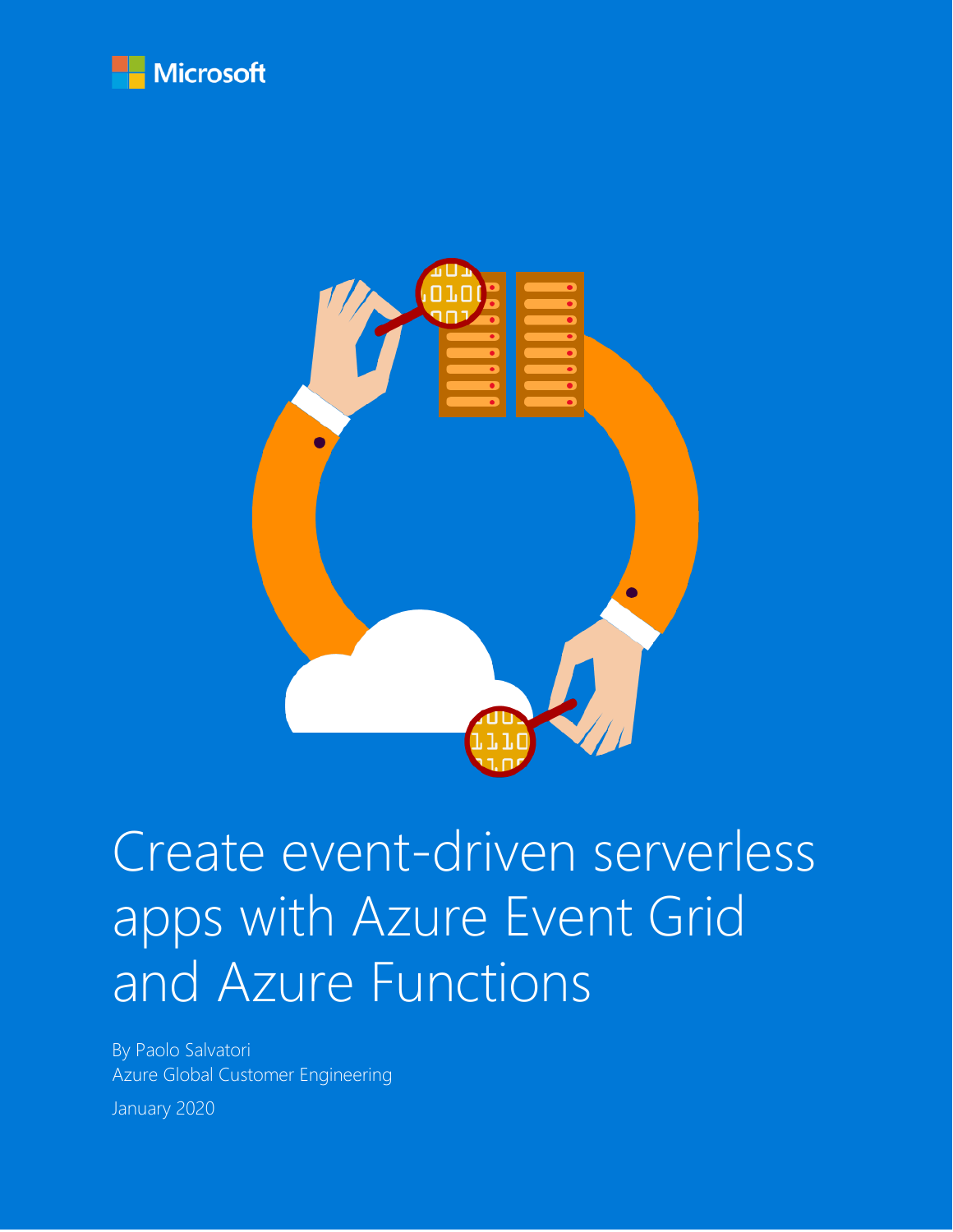## Contents

#### List of figures

| Figure 1. When a file is uploaded as a blog, the storage account topic sends an event to the event |  |
|----------------------------------------------------------------------------------------------------|--|
|                                                                                                    |  |
|                                                                                                    |  |
| Figure 3. You can use Service Bus Explorer to view messages sent by the function to the queue in   |  |
|                                                                                                    |  |
| Figure 4. You can use Kusto Query Language to query metrics in Application Insights 28             |  |

Authored by Paolo Salvatori. Edited by Nanette Ray, Resources Online. Reviewed by the Azure Event Grid team.

© 2020 Microsoft Corporation. This document is for informational purposes only. MICROSOFT MAKES NO WARRANTIES, EXPRESS OR IMPLIED, IN THIS SUMMARY. The names of actual companies and products mentioned herein may be the trademarks of their respective owners.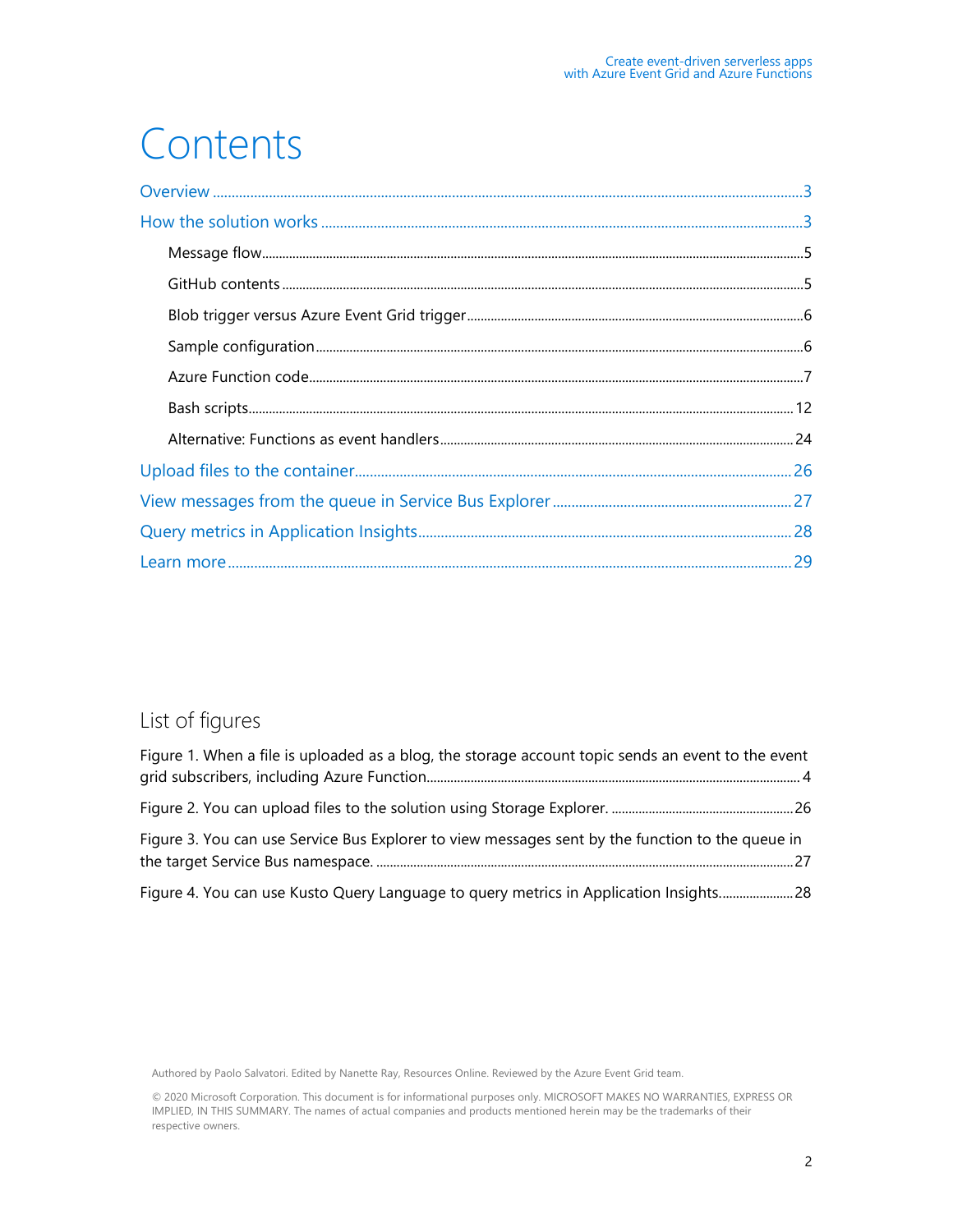### <span id="page-2-0"></span>Overview

You can build and run serverless apps at scale using Azure managed services that handle the infrastructure for you. A team of AzureCAT advisors recently adapted this approach for engineers working on an event-driven, big data project, and their solution is presented here. This solution was originally designed to process data captured during tests of a self-driving car, but it can be used to handle events generated by many types of Azure services.

The key is to use Azure Event Grid, a fully managed intelligent event routing service that makes it easy to build event-driven solutions. It uses a publish and subscribe model, which means that Azure resources, such as storage, can publish events to an event grid. In turn, the event grid pushes those events to subscribers, which can then react.

A GitHub sample is included. It demonstrates how to create a serverless application using Azure Functions to receive and process events any time a blob is created, updated, or deleted in a given container inside an Azure storage account. You can generalize this approach to handle any event generated by an Azure Event Grid event producer, including Azure subscriptions, resource groups, and Azure Event Hubs. Many event sources and event handlers can be used to build an event-driven serverless or microservice-based solution. For more information, see other [code samples](https://azure.microsoft.com/resources/samples/?sort=0&service=event-grid) for Azure Event Grid.



#### Check out the **GitHub sample!**

<span id="page-2-1"></span>How the solution works

#### Event Grid concepts

**Events:** What happened. In this solution, the event occurs when a blob is created, updated, or deleted in a given container.

**Event sources:** Where the event took place—for example, Azure Storage.

**Topics:** The endpoint where publishers—for example, Azure Event Grid—send events.

**Event subscriptions:** The endpoint or built-in mechanism to route events, sometimes to more than one handler. Subscriptions are also used by handlers to intelligently filter incoming events.

**Event handlers:** The app or service reacting to the event—for example, Azure Functions.

For more information, see [Concepts](https://docs.microsoft.com/en-us/azure/event-grid/concepts)  [in Azure Event Grid.](https://docs.microsoft.com/en-us/azure/event-grid/concepts)

#### The engineers for the self-driving car project designed an app that was installed on a test car. It captured data from the vehicle's GPS, gyroscope, and camera. At the end of a test drive, the data was sent to the cloud to be processed by a big data solution on Azure. This solution composed the individual images from the vehicle's camera into frames that were rendered in a video. That, along with the associated GPS and gyroscope data, was used to analyze the test car's behavior during a drive.

As Figure 1 shows, the solution on Azure triggers the execution of a blob processing solution as soon as new files are written to a given storage account. Azure Function sends a message containing the data of the new blob to an Azure Service Bus queue to trigger the execution of a hypothetical big data solution. The events are also sent to Azure App Service Web Apps, where the messages are collected and displayed.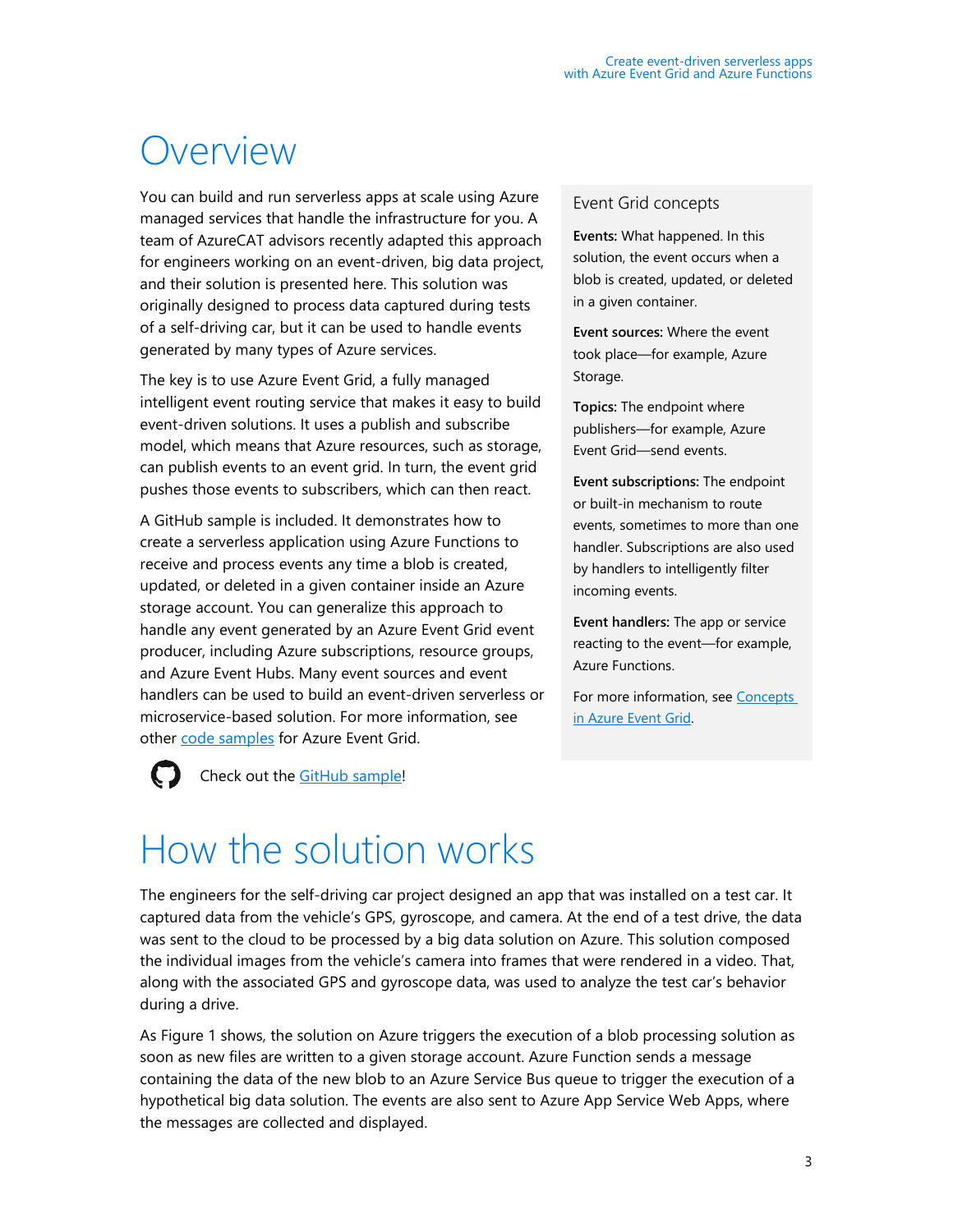

<span id="page-3-0"></span>Figure 1. When a file is uploaded as a blog, the storage account topic sends an event to the event grid subscribers, including Azure Function.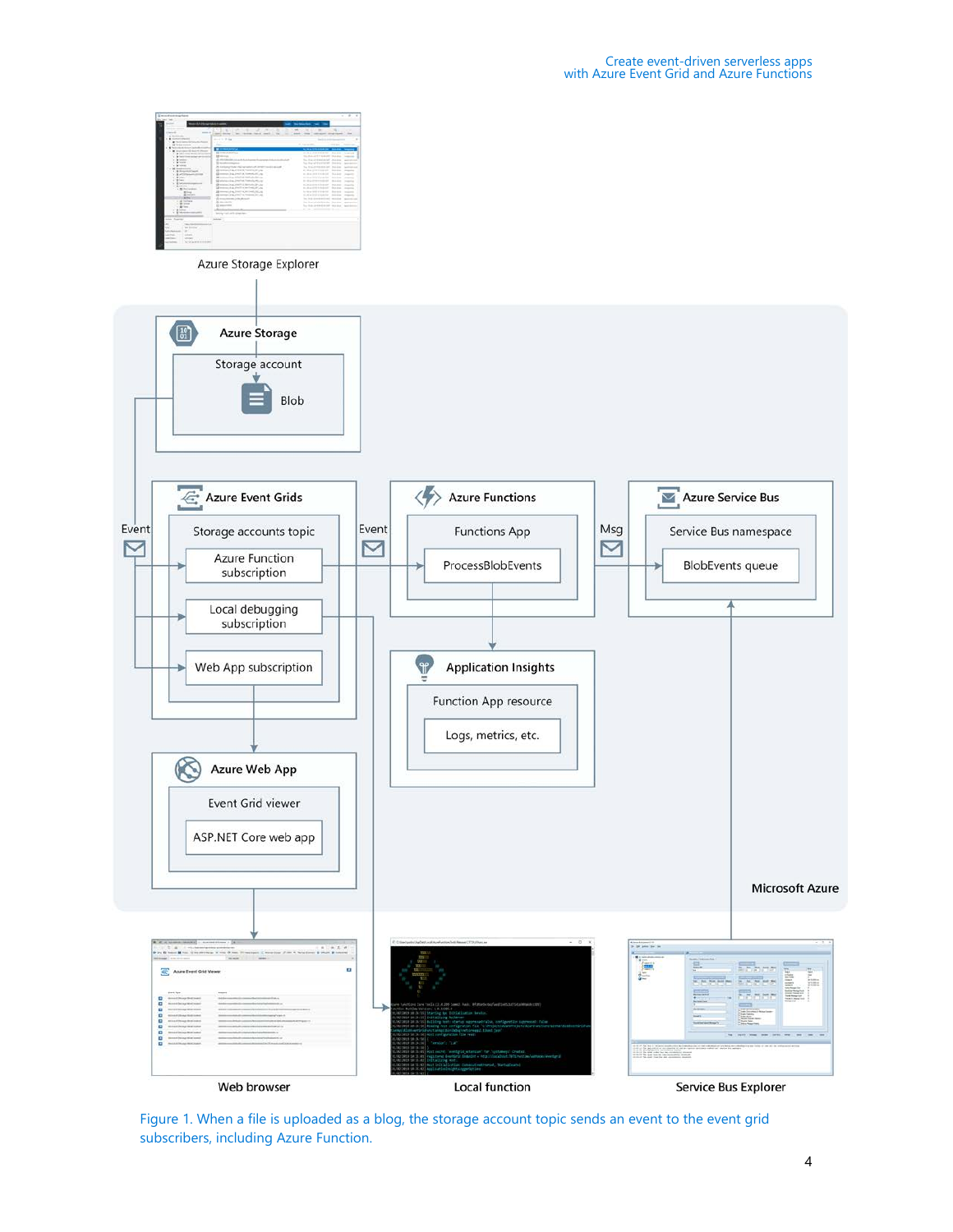This project uses Azure Functions to create small pieces of code, known as *functions*, to handle the events. This sample uses C#, but you can build functions using your programming language of choice, such as F#, Node.js, Java, or PHP. You pay only for the time your code runs, and you can trust Azure to scale your functions as needed.

This solution also tracks the telemetry produced by Azure Function and shows you how to use Kusto Query Language to query Azure Application Insights. You can then analyze the metrics and logs generated by the Azure Function.

#### <span id="page-4-0"></span>Message flow

The message flow begins when you use **Azure Storage Explorer** to upload one or more files as blobs to a container in an Azure Storage account. In this context, the Azure Storage Explorer is used to simulate an upstream application that periodically uploads files to a storage account to be processed by a big data solution. The file upload operation triggers an event that is pushed through Azure Event Grid to three event grid subscribers:

- **Azure Function subscription:** This subscription is configured to send events to the webhook endpoint exposed by a function that makes use of an Event Grid [trigger.](https://docs.microsoft.com/en-us/azure/azure-functions/functions-bindings-event-grid) The function receives events from the Event Grid subscription and sends events to a queue in a Service Bus namespace. Azure Function is also instrumented to collect and send metrics and logs to Application Insights.
- **Local debugging subscription:** This subscription is configured to send events to a local function via a public HTTP/S endpoint exposed by [ngrok](https://ngrok.com/) on your development machine. For more information, see [Azure Function Event Grid Trigger Local Debugging.](https://docs.microsoft.com/en-us/azure/azure-functions/functions-debug-event-grid-trigger-local)
- **Web App subscription:** This subscription is configured to send events to an Azure web app that displays the event messages. For more information about how to use this web app to see the events generated by an event grid topic, see [Azure Event Grid Viewer.](https://github.com/Azure-Samples/azure-event-grid-viewer) For more information about sending storage events to a web endpoint with Azure CLI, see the [QuickStart: Route storage events to web endpoint with Azure CLI.](https://docs.microsoft.com/en-us/azure/storage/blobs/storage-blob-event-quickstart)

 **NOTE:** Another option is to configure the functions as event handlers instead of pointing at the function's webhook endpoint. This option was not available at the time this solution was created for the customer, but it is discussed later in this guide.

#### <span id="page-4-1"></span>GitHub contents

The GitHub sample includes all the bash scripts required to provision the event grid subscriptions and topics using **Azure CLI** commands and shows you how to:

- Use bash scripts to create event grid subscriptions for Azure Functions, the Event Grid viewer web app, and the function app running on the developer virtual machine (VM). Endpoints are exposed using [ngrok.](https://ngrok.com/) For more information, see Azure Function Event Grid [Trigger Local Debugging.](https://docs.microsoft.com/en-us/azure/azure-functions/functions-debug-event-grid-trigger-local)
- Instrument the Azure Function to generate custom metrics.
- Use Application Insights to analyze Azure Function logs, metrics, and custom metrics.

The GitHub solution also demonstrates how to do [local testing](https://docs.microsoft.com/en-us/azure/azure-functions/functions-bindings-event-grid#local-testing-with-viewer-web-app) and debug an Azure Function that uses the event grid trigger on your local machine before publishing the application to Azure.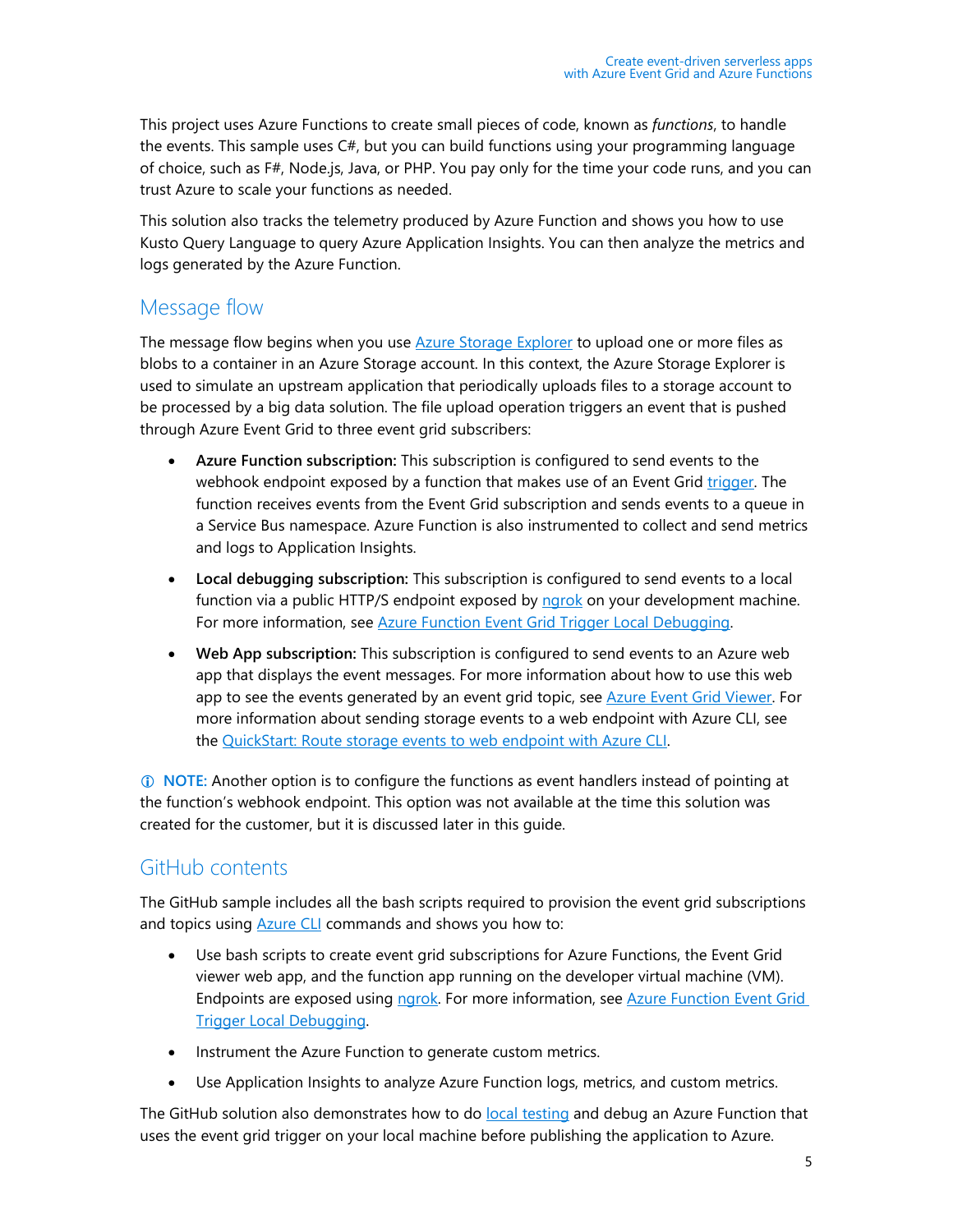

Check out the [GitHub sample!](https://github.com/paolosalvatori/blob-event-grid-function-app)

#### <span id="page-5-0"></span>Blob trigger versus Azure Event Grid trigger

A function in Azure Function can use the Blob storage trigger or the Event Grid trigger to receive events generated by blob storage. By default, a [Blob storage trigger](https://docs.microsoft.com/en-us/azure/azure-functions/functions-bindings-storage-blob#trigger) is used to start a function when a new or updated blob is detected. The blob contents are provided as input to the function. When using this type of trigger, you can directly access the content of the new or updated blob.

An [Event Grid trigger](https://docs.microsoft.com/en-us/azure/azure-functions/functions-bindings-event-grid) also supports blob events and can be used to start a function when a new or updated blob is detected. You should use this type of trigger instead of a blob storage trigger when your solution:

- Uses blob storage accounts, which are supported for blob input and output bindings but not for blob triggers. Blob storage triggers require a general-purpose storage account.
- Requires high scale, which can be loosely defined as containers that have more than 100,000 blobs in them or storage accounts that have more than 100 blob updates per second.
- Needs to minimize latency. If your function app is on the Azure Consumption plan, and the function goes idle, there can be up to a 10-minute delay in processing new blobs. To avoid this latency, you can switch to an App Service plan with **Always On** enabled. You can also use an Event Grid trigger with your blob storage account. For more information, see [Azure Functions scale and hosting.](https://docs.microsoft.com/en-us/azure/azure-functions/functions-scale)
- Uses blob delete events, which cannot be handled with a blob storage trigger.

#### <span id="page-5-1"></span>Sample configuration

Make sure to specify the following data in the **local.settings.json** file:

- [AzureWebJobStorage.](https://docs.microsoft.com/en-us/azure/azure-functions/functions-app-settings#azurewebjobsstorage) Use this value so that the Azure Functions runtime uses this storage account connection string for all functions except for HTTP triggered functions.
- [APPINSIGHTS\\_INSTRUMENTATIONKEY.](https://docs.microsoft.com/en-us/azure/azure-functions/functions-app-settings#appinsights_instrumentationkey) If you're using Application Insights, use this instrumentation key. For more information, see [Monitor Azure Functions.](https://docs.microsoft.com/en-us/azure/azure-functions/functions-monitoring)
- ServiceBusConnectionString. Use this variable to specify the connection string of the Service Bus namespace containing the queue to which Azure Function sends messages.
- QueueName. Use this variable to specify the names of the queue.

```
{
      "IsEncrypted": false,
      "Values": {
             "AzureWebJobsStorage": "<storage-account-connection-string>",
             "FUNCTIONS_WORKER_RUNTIME": "dotnet",
             "APPINSIGHTS_INSTRUMENTATIONKEY": "<app-insights-instrumentation-
key>",
             "ServiceBusConnectionString": "<service-bus-connection-string>",
             "QueueName": "<queue-name>"
```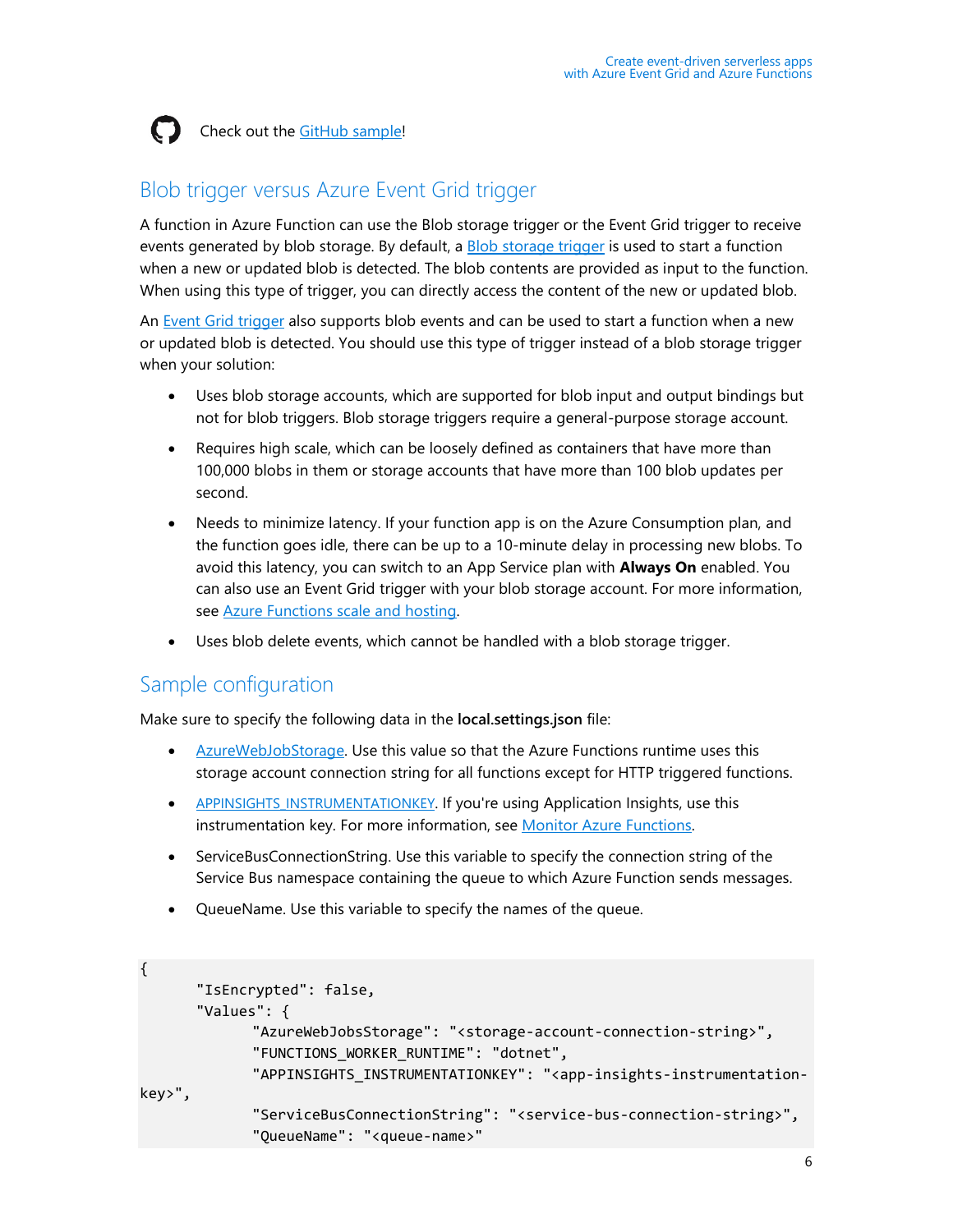}

}

#### <span id="page-6-0"></span>Azure Function code

Here's the code of the Azure Function:

```
#region Using Directives
using System;
using System.Threading.Tasks;
using Microsoft.Azure.EventGrid.Models;
using Microsoft.Azure.WebJobs;
using Microsoft.Azure.WebJobs.ServiceBus;
using Microsoft.ApplicationInsights;
using Microsoft.ApplicationInsights.Extensibility;
using Microsoft.Extensions.Logging;
using Microsoft.Azure.ServiceBus;
using System.Text;
using Microsoft.Azure.WebJobs.Extensions.EventGrid;
using Newtonsoft.Json.Linq;
using System.Collections.Generic;
#endregion
namespace BlobEventGridFunctionApp
{
     public static class ProcessBlobEvents
     {
         #region Private Constants
         private const string BlobCreatedEvent = 
"Microsoft.Storage.BlobCreated";
         private const string BlobDeletedEvent = 
"Microsoft.Storage.BlobDeleted";
         #endregion
         #region Private Static Fields
         private static readonly string key = 
TelemetryConfiguration.Active.InstrumentationKey = 
Environment.GetEnvironmentVariable("APPINSIGHTS_INSTRUMENTATIONKEY", 
EnvironmentVariableTarget.Process);
         private static readonly TelemetryClient telemetry = new 
TelemetryClient() { InstrumentationKey = key };
         #endregion
         #region Azure Functions
         [FunctionName("ProcessBlobEvents")]
         public static async Task Run([EventGridTrigger]EventGridEvent 
eventGridEvent,
                                  [ServiceBus("%QueueName%", Connection = 
"ServiceBusConnectionString", EntityType = EntityType.Queue)] 
IAsyncCollector<Message> asyncCollector,
```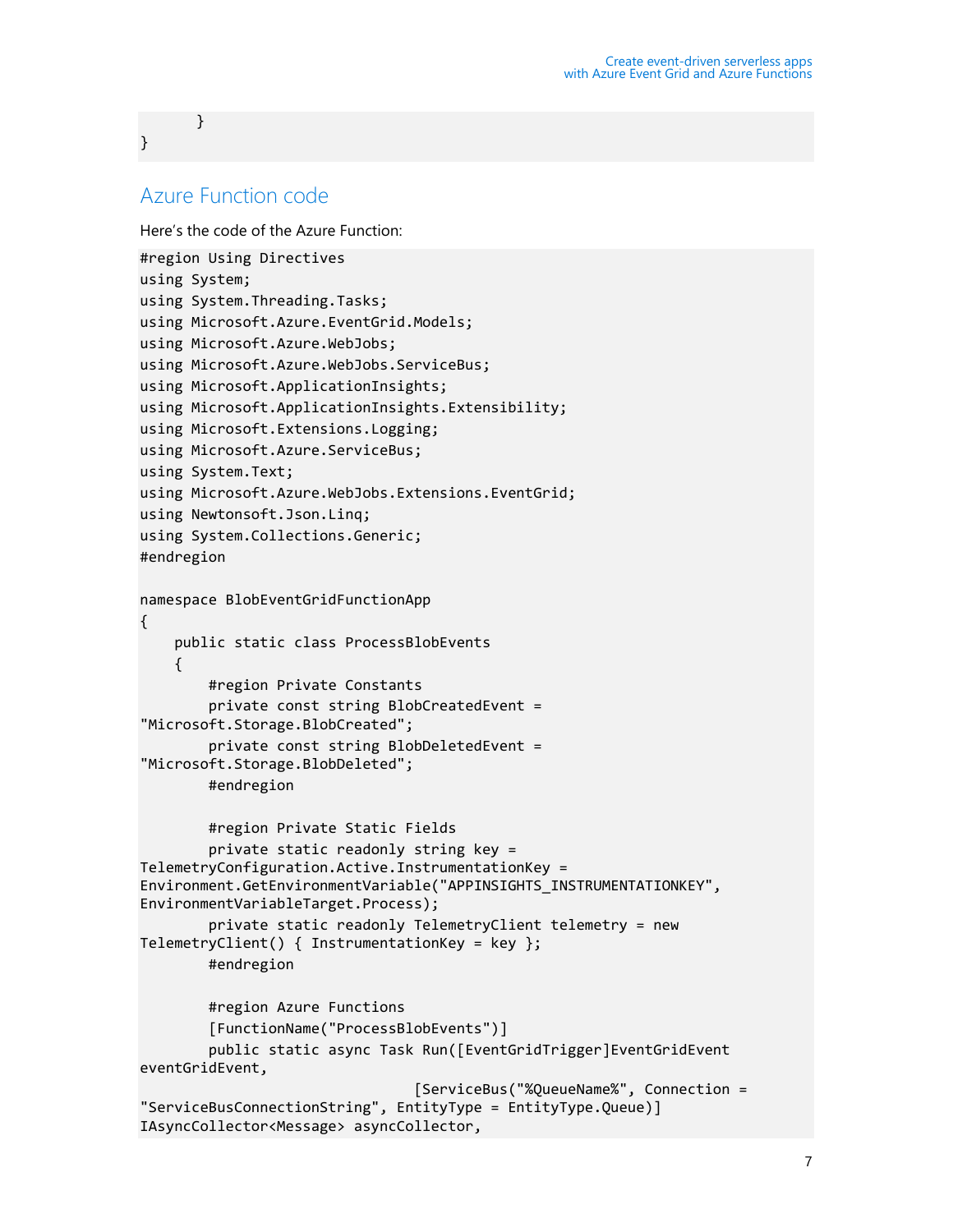```
 ExecutionContext context,
                              ILogger log)
        {
            try
\{ if (eventGridEvent == null && 
string.IsNullOrWhiteSpace(eventGridEvent.EventType))
\{ throw new ArgumentNullException("Null or Invalid Event 
Grid Event");
 }
                log.LogInformation($@"New Event Grid Event:
    - Id=[{eventGridEvent.Id}]
    - EventType=[{eventGridEvent.EventType}]
     - EventTime=[{eventGridEvent.EventTime}]
     - Subject=[{eventGridEvent.Subject}]
    - Topic=[{eventGridEvent.Topic}]");
                if (eventGridEvent.Data is JObject jObject)
\{ // Create message
                    var message = new 
Message(Encoding.UTF8.GetBytes(jObject.ToString()))
\{ MessageId = eventGridEvent.Id
\}; and \}; and \};
                    switch (eventGridEvent.EventType)
\{ case BlobCreatedEvent:
\{ var blobCreatedEvent = 
jObject.ToObject<StorageBlobCreatedEventData>();
                               var storageDiagnostics = 
JObject.Parse(blobCreatedEvent.StorageDiagnostics.ToString()).ToString(Newtons
oft.Json.Formatting.None);
                               log.LogInformation($@"Received 
{BlobCreatedEvent} Event: 
     - Api=[{blobCreatedEvent.Api}]
    - BlobType=[{blobCreatedEvent.BlobType}]
    - ClientRequestId=[{blobCreatedEvent.ClientRequestId}]
     - ContentLength=[{blobCreatedEvent.ContentLength}]
    - ContentType=[{blobCreatedEvent.ContentType}]
    - ETag=[{blobCreatedEvent.ETag}]
    - RequestId=[{blobCreatedEvent.RequestId}]
    - Sequencer=[{blobCreatedEvent.Sequencer}]
    - StorageDiagnostics=[{storageDiagnostics}]
```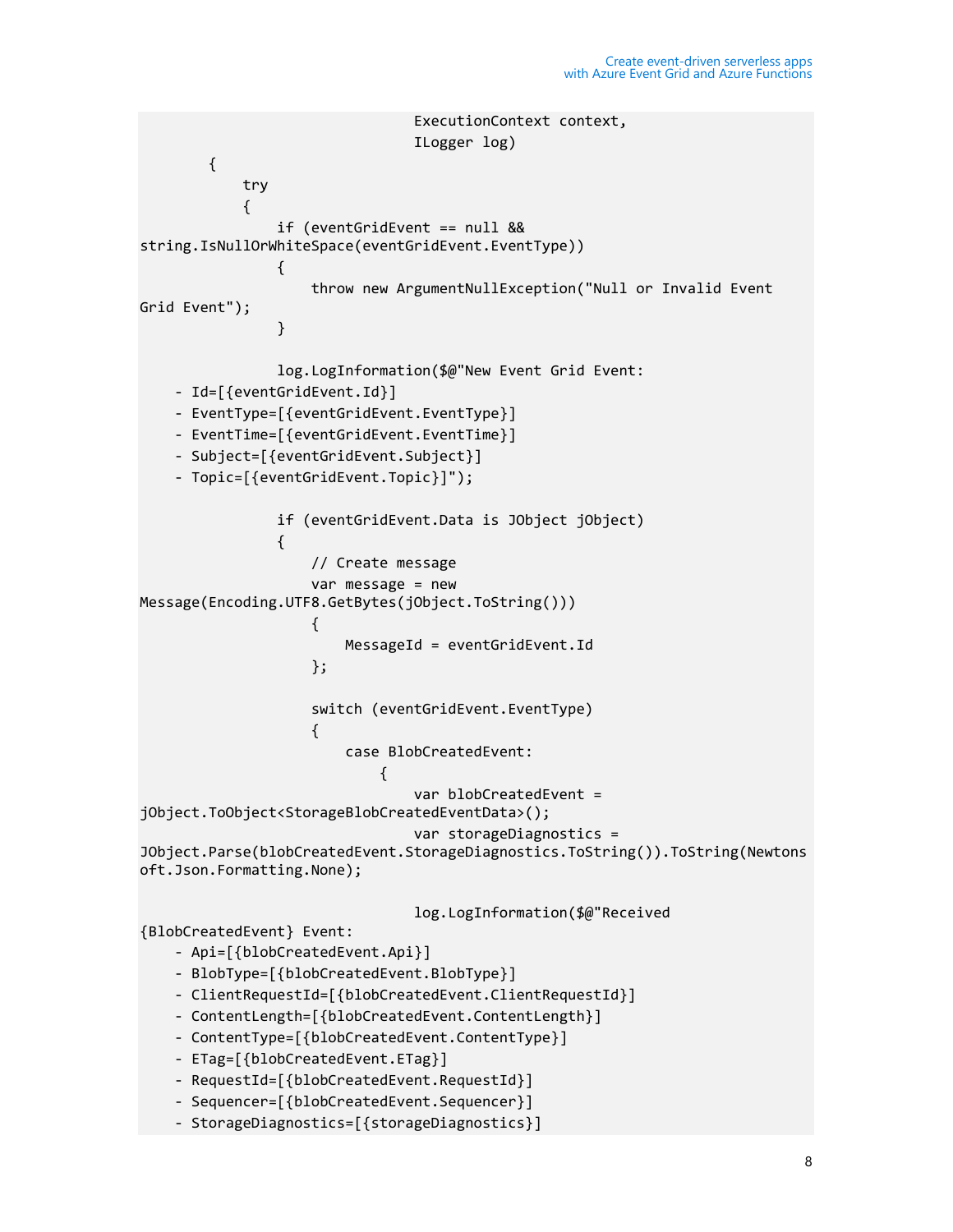```
 - Url=[{blobCreatedEvent.Url}]
");
                                 // Set message label
                                message.Label = "BlobCreatedEvent";
                                 // Add custom properties
                                message.UserProperties.Add("id", 
eventGridEvent.Id);
                                 message.UserProperties.Add("topic", 
eventGridEvent.Topic);
                                 message.UserProperties.Add("eventType", 
eventGridEvent.EventType);
                                 message.UserProperties.Add("eventTime", 
eventGridEvent.EventTime);
                                 message.UserProperties.Add("subject", 
eventGridEvent.Subject);
                                 message.UserProperties.Add("api", 
blobCreatedEvent.Api);
                                 message.UserProperties.Add("blobType", 
blobCreatedEvent.BlobType);
                                 message.UserProperties.Add("clientRequestId", 
blobCreatedEvent.ClientRequestId);
                                 message.UserProperties.Add("contentLength", 
blobCreatedEvent.ContentLength);
                                 message.UserProperties.Add("contentType", 
blobCreatedEvent.ContentType);
                                 message.UserProperties.Add("eTag", 
blobCreatedEvent.ETag);
                                 message.UserProperties.Add("requestId", 
blobCreatedEvent.RequestId);
                                 message.UserProperties.Add("sequencer", 
blobCreatedEvent.Sequencer);
message.UserProperties.Add("storageDiagnostics", storageDiagnostics);
                                 message.UserProperties.Add("url", 
blobCreatedEvent.Url);
                                 // Add message to AsyncCollector
                                await asyncCollector.AddAsync(message);
                                 // Telemetry
                                 telemetry.Context.Operation.Id = 
context.InvocationId.ToString();
                                 telemetry.Context.Operation.Name = 
"BlobCreatedEvent";
telemetry.TrackEvent($"[{blobCreatedEvent.Url}] blob created");
                                 var properties = new Dictionary<string, 
string>
\{
```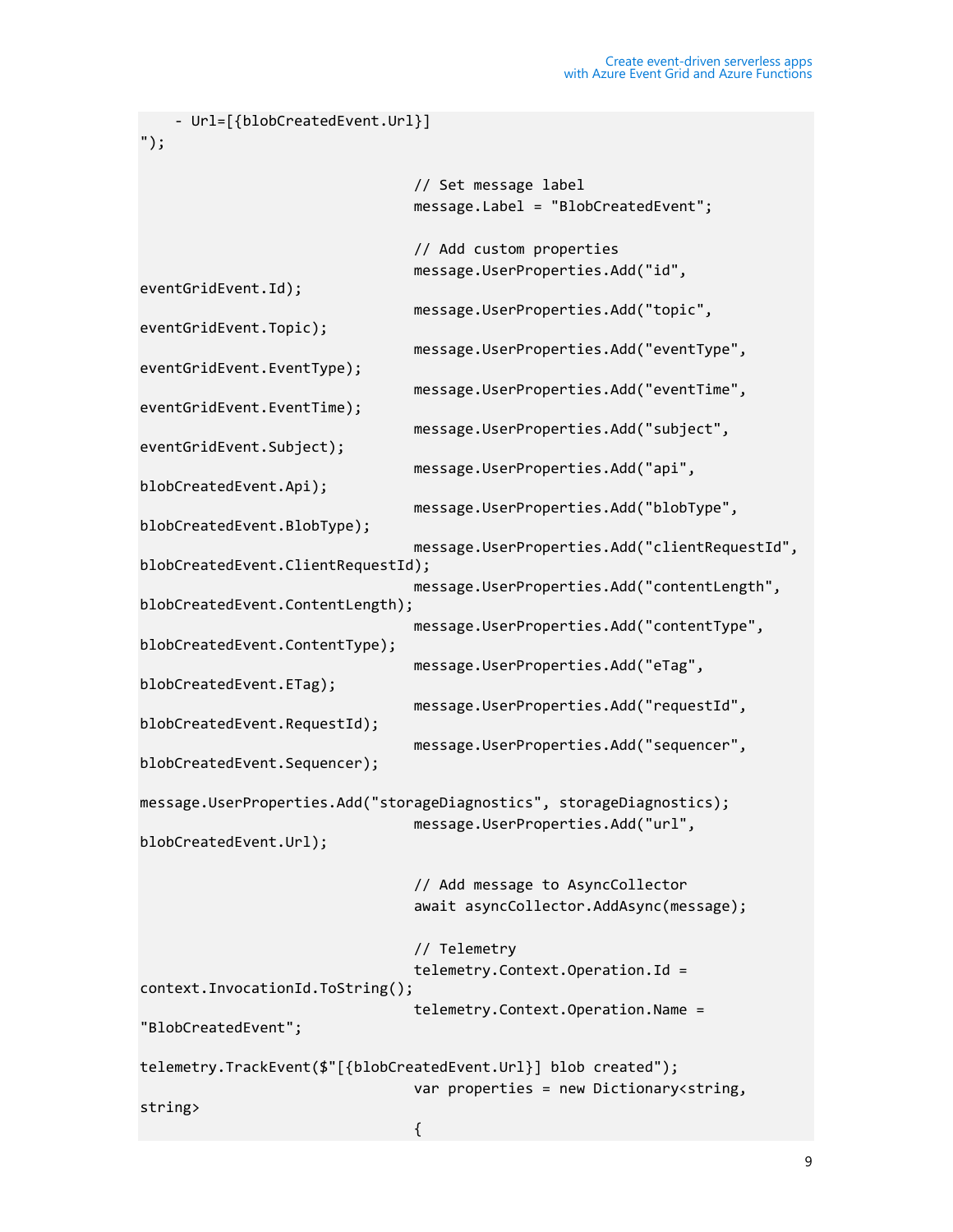```
 { "BlobType", blobCreatedEvent.BlobType },
                                   { "ContentType ", 
blobCreatedEvent.ContentType }
\};
                                telemetry.TrackMetric("ProcessBlobEvents 
Created", 1, properties);
 }
                            break;
                        case BlobDeletedEvent:
\{ var blobDeletedEvent = 
jObject.ToObject<StorageBlobDeletedEventData>();
                                var storageDiagnostics = 
JObject.Parse(blobDeletedEvent.StorageDiagnostics.ToString()).ToString(Newtons
oft.Json.Formatting.None);
                                log.LogInformation($@"Received 
{BlobDeletedEvent} Event: 
     - Api=[{blobDeletedEvent.Api}]
     - BlobType=[{blobDeletedEvent.BlobType}]
     - ClientRequestId=[{blobDeletedEvent.ClientRequestId}]
     - ContentType=[{blobDeletedEvent.ContentType}]
     - RequestId=[{blobDeletedEvent.RequestId}]
     - Sequencer=[{blobDeletedEvent.Sequencer}]
     - StorageDiagnostics=[{storageDiagnostics}]
     - Url=[{blobDeletedEvent.Url}]
");
                                // Set message label
                                message.Label = "BlobDeletedEvent";
                                // Add custom properties
                                message.UserProperties.Add("id", 
eventGridEvent.Id);
                                message.UserProperties.Add("topic", 
eventGridEvent.Topic);
                                message.UserProperties.Add("eventType", 
eventGridEvent.EventType);
                                message.UserProperties.Add("eventTime", 
eventGridEvent.EventTime);
                                message.UserProperties.Add("subject", 
eventGridEvent.Subject);
                                message.UserProperties.Add("api", 
blobDeletedEvent.Api);
                                message.UserProperties.Add("blobType", 
blobDeletedEvent.BlobType);
                                message.UserProperties.Add("clientRequestId", 
blobDeletedEvent.ClientRequestId);
```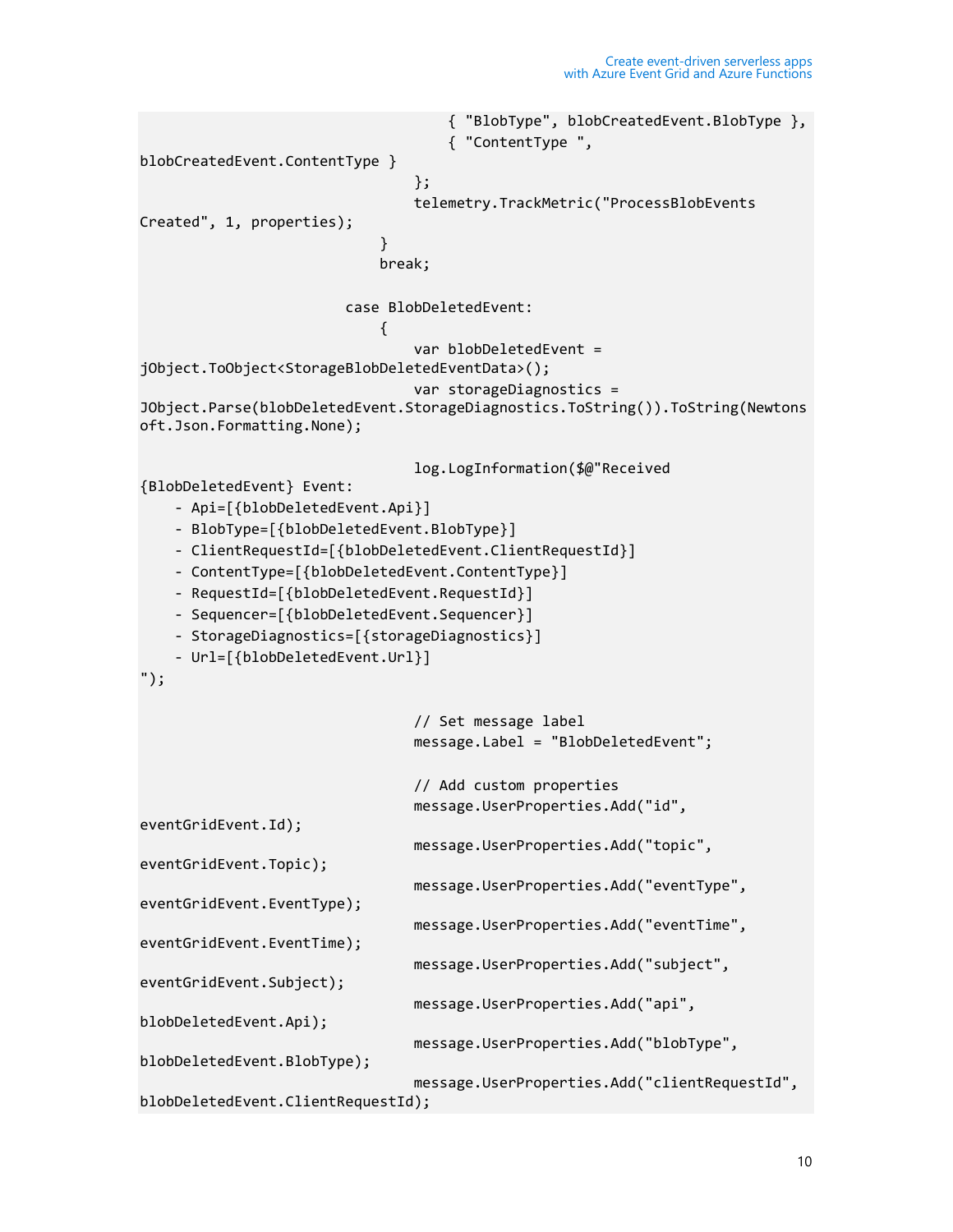```
 message.UserProperties.Add("contentType", 
blobDeletedEvent.ContentType);
                             message.UserProperties.Add("requestId", 
blobDeletedEvent.RequestId);
                             message.UserProperties.Add("sequencer", 
blobDeletedEvent.Sequencer);
message.UserProperties.Add("storageDiagnostics", storageDiagnostics);
                             message.UserProperties.Add("url", 
blobDeletedEvent.Url);
                             // Add message to AsyncCollector
                            await asyncCollector.AddAsync(message);
                             // Telemetry
                            telemetry.Context.Operation.Id = 
context.InvocationId.ToString();
                             telemetry.Context.Operation.Name = 
"BlobDeletedEvent";
telemetry.TrackEvent($"[{blobDeletedEvent.Url}] blob deleted");
                            var properties = new Dictionary<string,
string>
\{ { "BlobType", blobDeletedEvent.BlobType },
                                { "ContentType ", 
blobDeletedEvent.ContentType }
\};
                            telemetry.TrackMetric("ProcessBlobEvents 
Deleted", 1, properties);
 }
                          break;
}<br>}
 }
 }
           catch (Exception ex)
\{ log.LogError(ex, ex.Message);
               throw;
 }
        } 
        #endregion
    }
}
```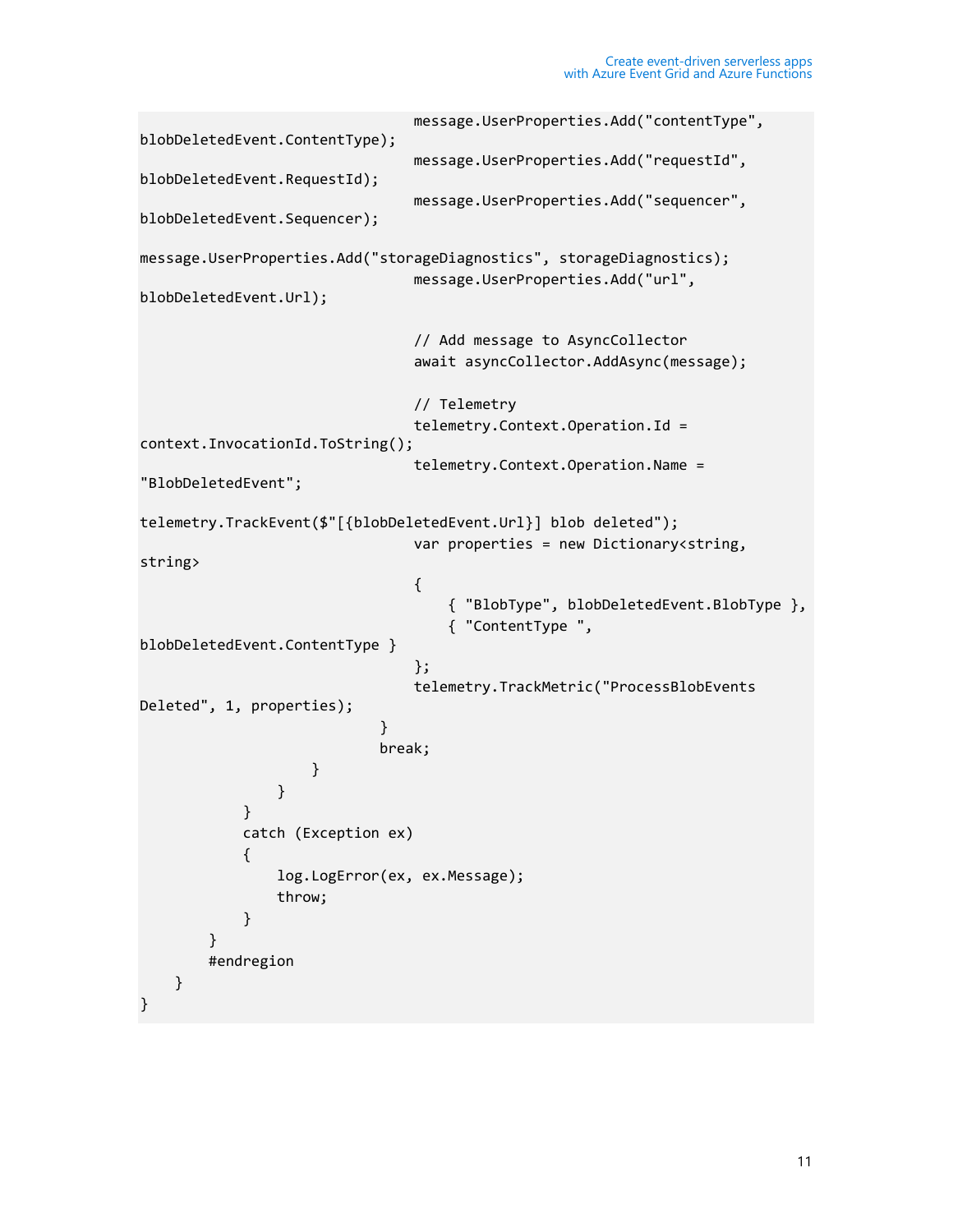#### <span id="page-11-0"></span>Bash scripts

The GitHub sample includes three bash scripts that you can use to create the Azure Event Grid subscriptions. Any time a blob is created, updated or deleted in the file's container in the source storage account, the subscription sends an event to the following:

- Azure Function running on Azure.
- Azure Function running on your development computer.
- Azure Event Grid event viewer web app on Azure.

Make sure to properly assign a value to variables before running the script. Also, make sure to run scripts using an Azure Active Directory account that is the owner or a contributor of the Azure subscription where you intend to deploy the solution.

create-event-grid-subscription-for-azure-function.sh

```
#!/bin/bash
# variables
location="WestEurope"
storageAccountName="Contoso"
storageAccountResourceGroup="ContosoResourceGroup"
functionAppName="EventGridBlobEvents"
functionAppResourceGroup="EventGridBlobEventsResourceGroup"
functionName="ProcessBlobEvents"
subscriptionName='ContosoAzureFunctionSubscriber'
deadLetterContainerName="deadletter"
filesContainerName="files"
subjectBeginsWith="/blobServices/default/containers/"$filesContainerName
# functions
function getEventGridExtensionKey
{
     # get Kudu username
     echo "Retrieving username from ["$functionAppName"] Azure Function 
publishing profile..."
     username=$(az functionapp deployment list-publishing-profiles --name $1 --
resource-group $2 --query '[?publishMethod==`MSDeploy`].userName' --output 
tsv)
     if [ -n $username ]; then
         echo "["$username"] username successfully retrieved"
     else
         echo "No username could be retrieved"
         return
     fi
     # get Kudu password
     echo "Retrieving password from ["$functionAppName"] Azure Function 
publishing profile..."
```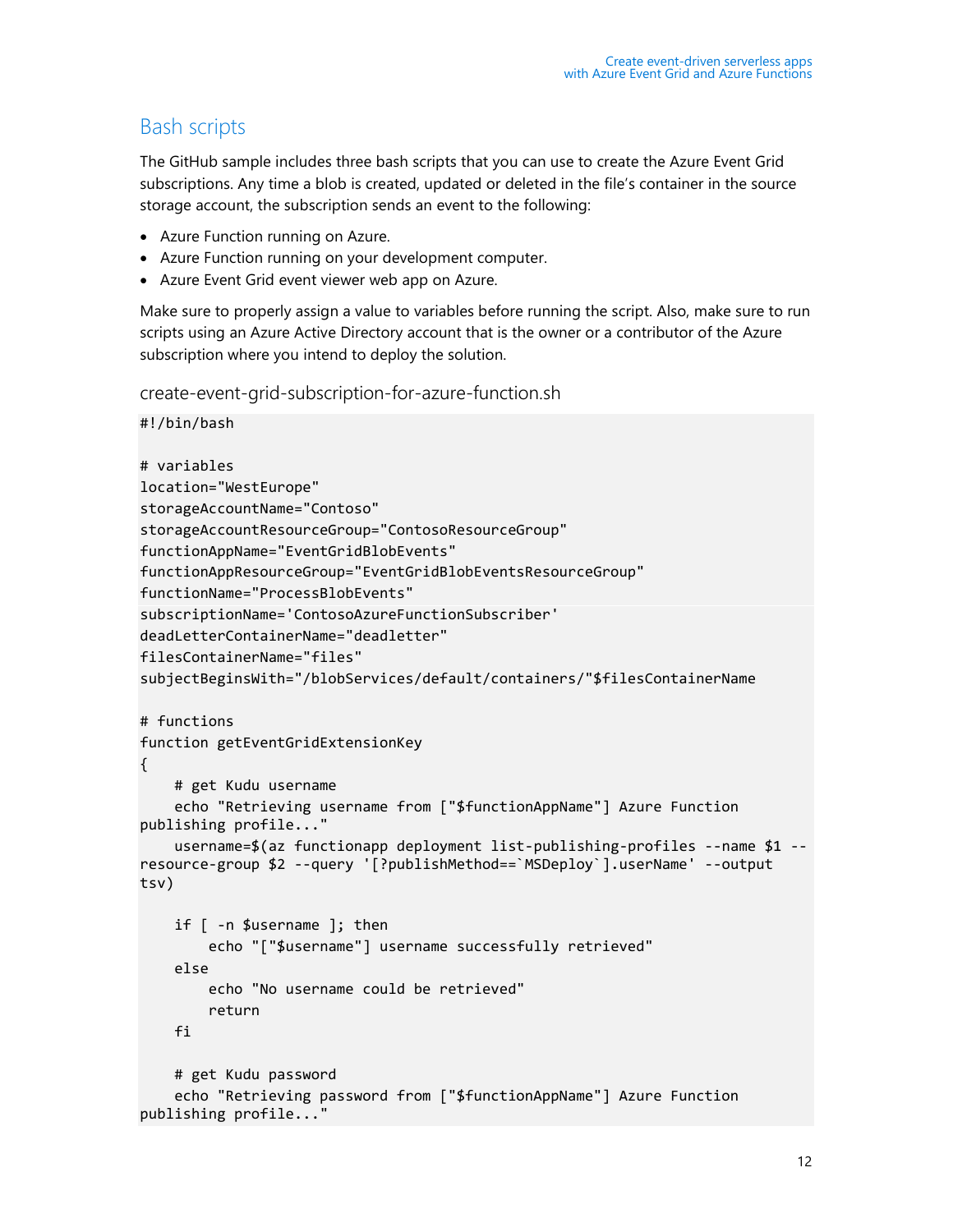```
 password=$(az functionapp deployment list-publishing-profiles --name $1 --
resource-group $2 --query '[?publishMethod==`MSDeploy`].userPWD' --output tsv)
     if [ -n $password ]; then
         echo "["$password"] password successfully retrieved"
     else
         echo "No password could be retrieved"
         return
     fi
     # get jwt
     echo "Retrieving JWT token from Azure Function \ Kudu Management API..."
     jwt=$(sed -e 's/^"//' -e 's/"$//' <<< $(curl 
https://$functionAppName.scm.azurewebsites.net/api/functions/admin/token --
user $username":"$password --silent))
    if [ -n 1/3jwt ]; then
         echo "JWT token successfully retrieved"
     else
         echo "No JWT token could be retrieved"
         return
     fi
    # get eventgrid extension key
     echo "Retrieving [eventgrid_extension] key..."
     eventGridExtensionKey=$(sed -e 's/^"//' -e 's/"$//' <<< $(curl -H 'Accept: 
application/json' -H "Authorization: Bearer ${jwt}" 
https://$functionAppName.azurewebsites.net/admin/host/systemkeys/eventgrid_ext
ension --silent | jq .value))
     if [ -n $eventGridExtensionKey ]; then
         echo "[eventgrid_extension] key successfully retrieved"
     else
         echo "No [eventgrid_extension] key could be retrieved"
         return
    fi
}
# check if the storage account exists
echo "Checking if ["$storageAccountName"] storage account actually exists..."
set +e
(
     az storage account show --name $storageAccountName --resource-group 
$storageAccountResourceGroup &> /dev/null
)
if [ $? != 0 ]; then
      echo "No ["$storageAccountName"] storage account actually exists"
```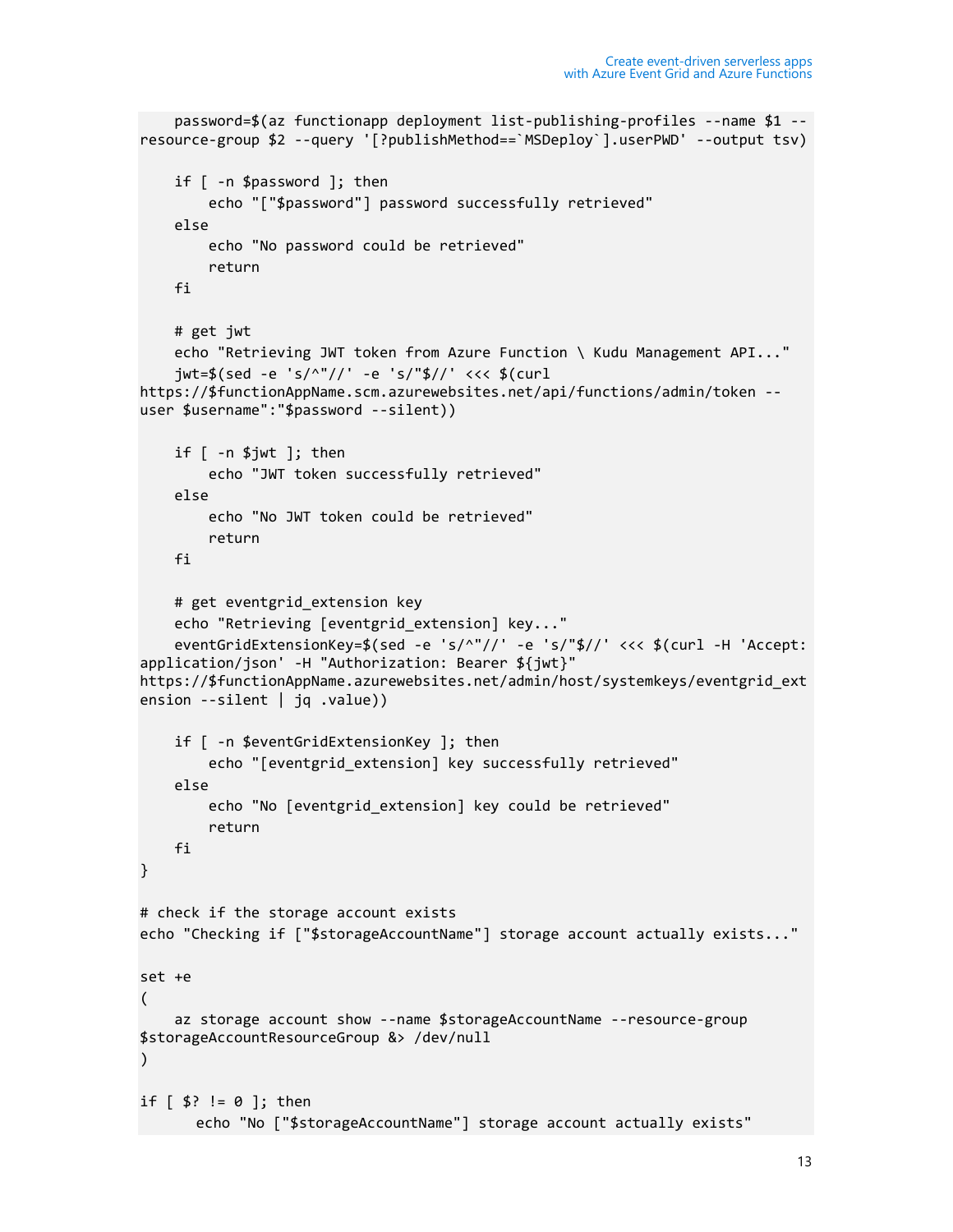```
 set -e
     (
         # create the storage account
         az storage account create \
         --name $storageAccountName \
         --resource-group $storageAccountResourceGroup \
         --location $location \
        --sku Standard LRS \
         --kind BlobStorage \
         --access-tier Hot 1> /dev/null
    \lambda echo "["$storageAccountName"] storage account successfully created"
else
      echo "["$storageAccountName"] storage account already exists"
fi
# get storage account connection string
echo "Retrieving the connection string for ["$storageAccountName"] storage 
account..."
connectionString=$(az storage account show-connection-string --name 
$storageAccountName --resource-group $storageAccountResourceGroup --query 
connectionString --output tsv)
if [ -n $connectionString ]; then
     echo "The connection string for ["$storageAccountName"] storage account is 
["$connectionString"]"
else
     echo "Failed to retrieve the connection string for ["$storageAccountName"] 
storage account"
     return
fi
# checking if deadletter container exists
echo "Checking if ["$deadLetterContainerName"] container already exists..."
set +e
(
     az storage container show --name $deadLetterContainerName --connection-
string $connectionString &> /dev/null
)
if [ $? != 0 ]; then
      echo "No ["$deadLetterContainerName"] container actually exists in 
["$storageAccountName"] storage account"
     set -e
     (
         # create deadletter container
         az storage container create \
         --name $deadLetterContainerName \
         --public-access off \
```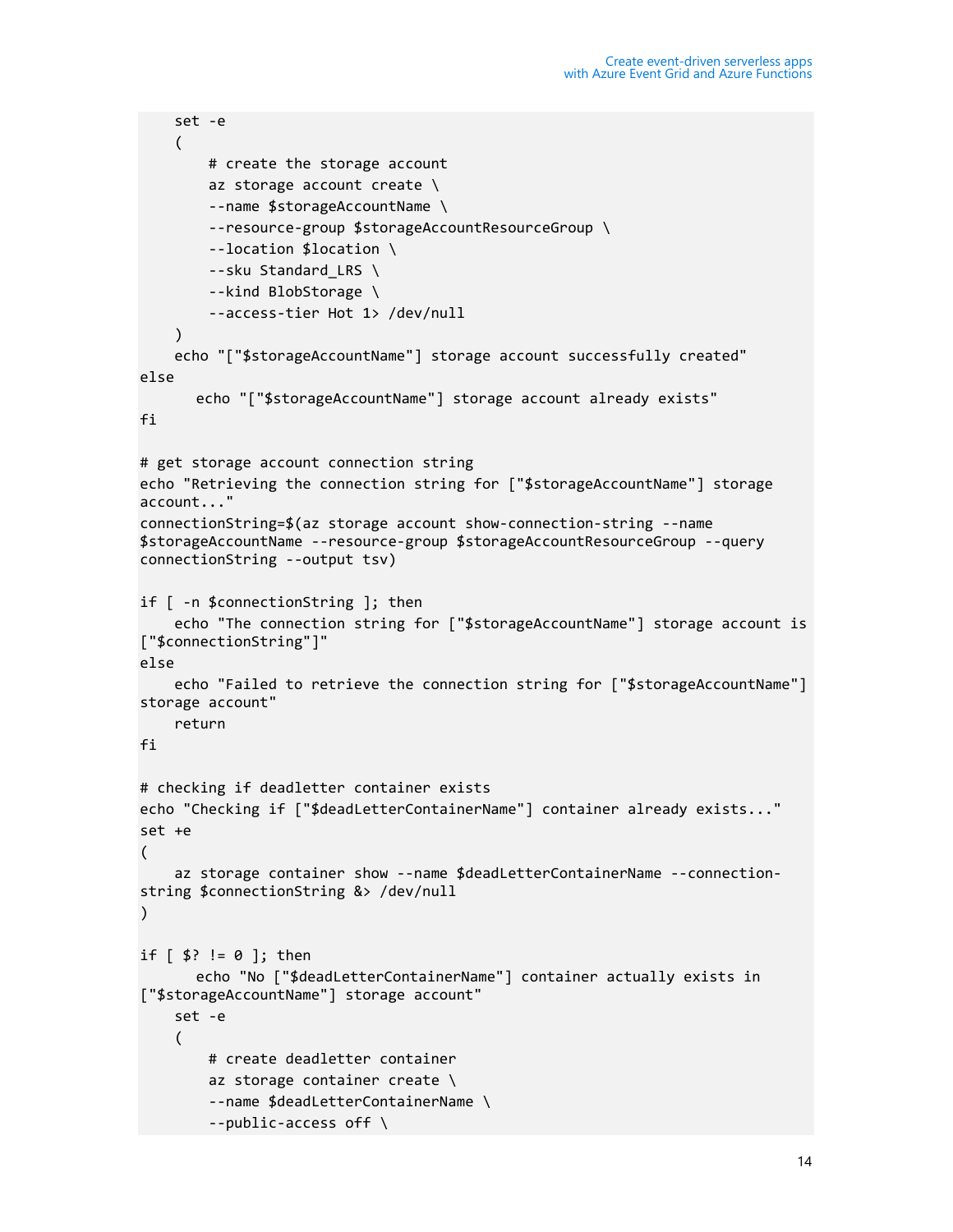```
 --connection-string $connectionString 1> /dev/null
    \mathcal{L} echo "["$deadLetterContainerName"] container successfully created in 
["$storageAccountName"] storage account"
else
      echo "A container called ["$deadLetterContainerName"] already exists in 
["$storageAccountName"] storage account"
fi
# checking if files container exists
echo "Checking if ["$filesContainerName"] container already exists..."
set +e
(
     az storage container show --name $filesContainerName --connection-string 
$connectionString &> /dev/null
)
if \lceil 1 \rceil : \lceil 2 \rceil : then
      echo "No ["$filesContainerName"] container actually exists in 
["$storageAccountName"] storage account"
     set -e
     (
         # create files container
         az storage container create \
         --name $filesContainerName \
         --public-access off \
         --connection-string $connectionString 1> /dev/null
    \mathcal{L} echo "["$filesContainerName"] container successfully created in 
["$storageAccountName"] storage account"
else
      echo "A container called ["$filesContainerName"] already exists in 
["$storageAccountName"] storage account"
fi
# retrieve resource id for the storage account
echo "Retrieving the resource id for ["$storageAccountName"] storage 
account..."
storageAccountId=$(az storage account show --name $storageAccountName --
resource-group $storageAccountResourceGroup --query id --output tsv 2> 
/dev/null)
if [ -n $storageAccountId ]; then
     echo "Resource id for ["$storageAccountName"] storage account successfully 
retrieved: ["$storageAccountId"]"
else
     echo "Failed to retrieve resource id for ["$storageAccountName"] storage 
account"
     return
fi
```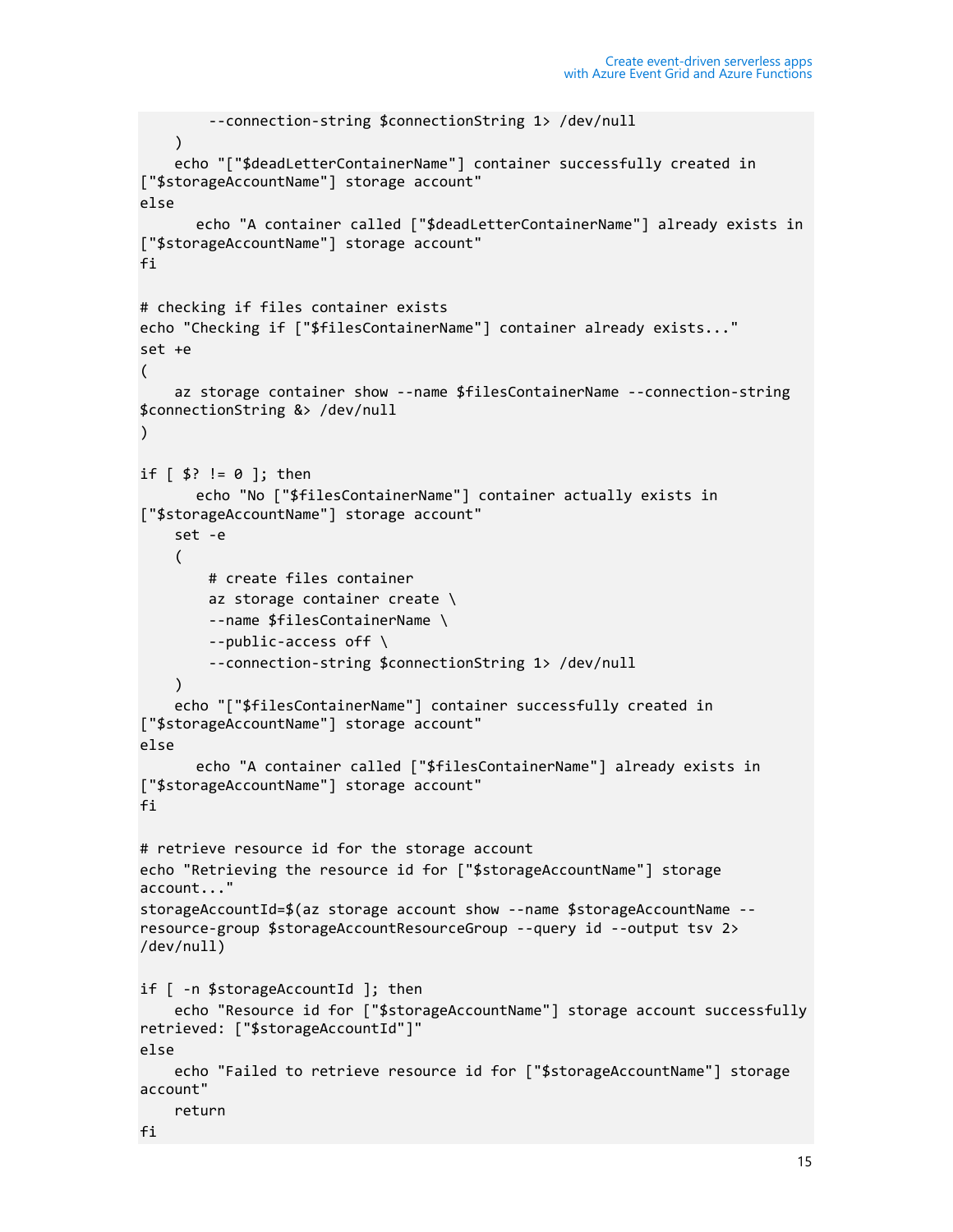```
# retrieve eventgrid_extensionkey
getEventGridExtensionKey $functionAppName $functionAppResourceGroup
if [ -z $eventGridExtensionKey ]; then
     echo "Failed to retrieve eventgrid_extensionkey"
     return
fi
# creating the endpoint URL for the Azure Function
endpointUrl="https://$functionAppName.azurewebsites.net/runtime/webhooks/event
grid?functionName=$functionName&code=$eventGridExtensionKey"
echo "The endpoint for the ["$functionName"] function in the 
["$functionAppName"] function app is ["$endpointUrl"]"
echo "Checking if Azure CLI eventgrid extension is installed..."
set +e
(
     az extension show --name eventgrid --query name --output tsv &> /dev/null
)
if [ $? != 0 ]; then
      echo "The Azure CLI eventgrid extension was not found. Installing the 
extension..."
   az extension add --name eventgrid
else
     echo "Azure CLI eventgrid extension successfully found. Updating the 
extension to the latest version..."
  az extension update --name eventgrid
fi
# checking if the subscription already exists
echo "Checking if ["$subscriptionName"] Event Grid subscription already exists 
for ["$storageAccountName"] storage account..."
set +e
(
     az eventgrid event-subscription show --name $subscriptionName --source-
resource-id $storageAccountId &> /dev/null
\lambdaif [ $? != 0 ]; then
      echo "No ["$subscriptionName"] Event Grid subscription actually exists 
for ["$storageAccountName"] storage account"
     echo "Creating a subscription for the ["$endpointUrl"] endpoint of the 
["$functionName"] Azure Function..."
     set +e
```
 $\overline{\phantom{a}}$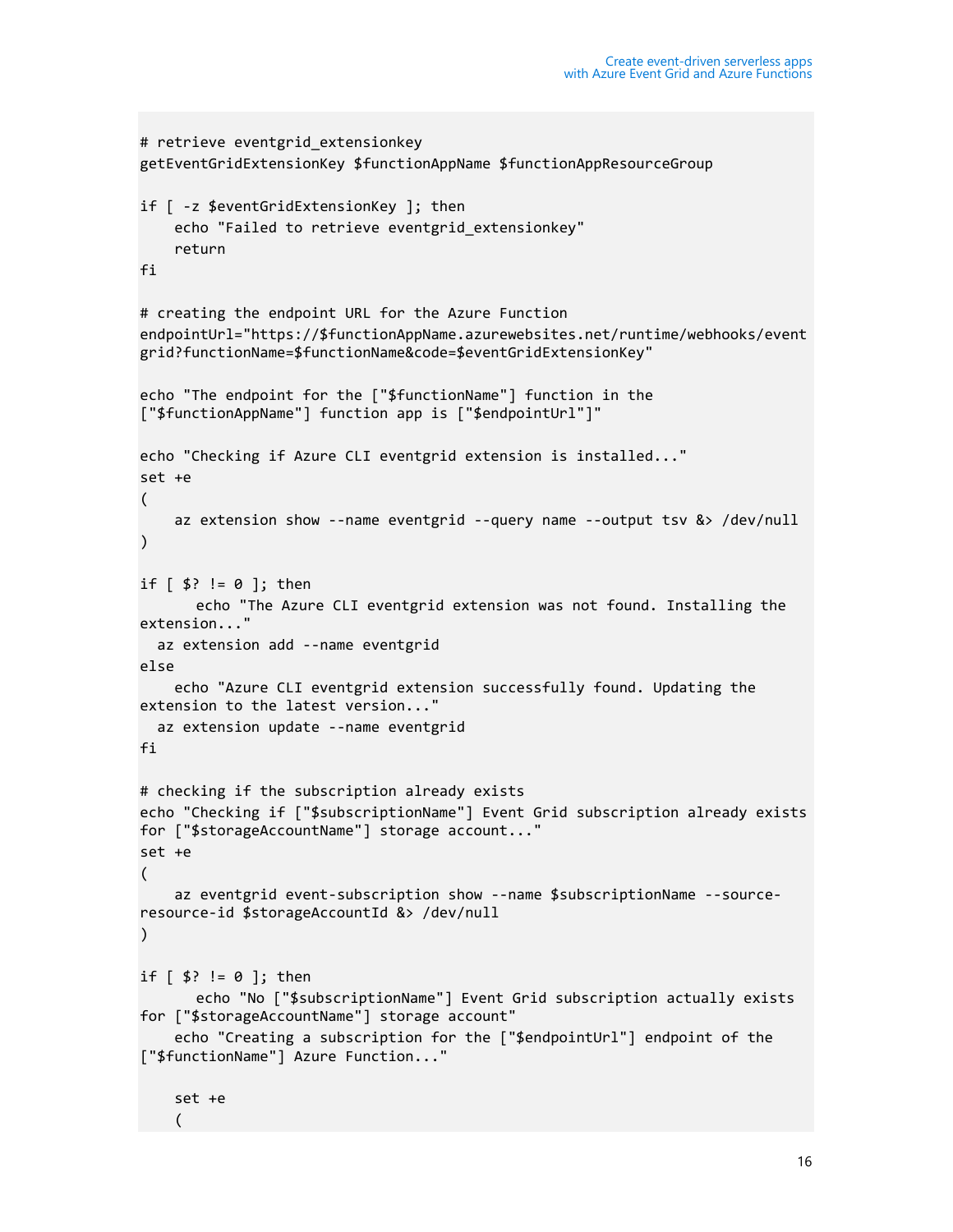```
az eventgrid event-subscription create \setminus --source-resource-id $storageAccountId \
         --name $subscriptionName \
         --endpoint-type webhook \
         --endpoint $endpointUrl \
         --subject-begins-with $subjectBeginsWith \
         --deadletter-endpoint 
$storageAccountId/blobServices/default/containers/$deadLetterContainerName 1> 
/dev/null
    \lambdaif [ $? == 0 ]; then
         echo "["$subscriptionName"] Event Grid subscription successfully 
created"
     fi
else
       echo "An Event Grid subscription called ["$subscriptionName"] already 
exists for ["$storageAccountName"] storage account"
fi
create-event-grid-subscription-for-local-function.sh
#!/bin/bash
# variables
location="WestEurope"
storageAccountName="Contoso"
storageAccountResourceGroup="ContosoResourceGroup"
subscriptionName='ContosoLocalDebugging'
ngrockSubdomain="db1abac5"
functionName="ProcessBlobEvents"
endpointUrl="https://"$ngrockSubdomain".ngrok.io/runtime/webhooks/EventGrid?fu
nctionName="$functionName
deadLetterContainerName="deadletter"
filesContainerName="files"
subjectBeginsWith="/blobServices/default/containers/"$filesContainerName
# check if the storage account exists
echo "Checking if ["$storageAccountName"] storage account actually exists..."
set +e
(
     az storage account show --name $storageAccountName --resource-group 
$storageAccountResourceGroup &> /dev/null
\lambdaif \lceil 1 \rceil \frac{1}{2} \lceil 1 \rceil \lceil 2 \rceil \lceil 1 \rceil \lceil 2 \rceilecho "No ["$storageAccountName"] storage account actually exists"
```
set -e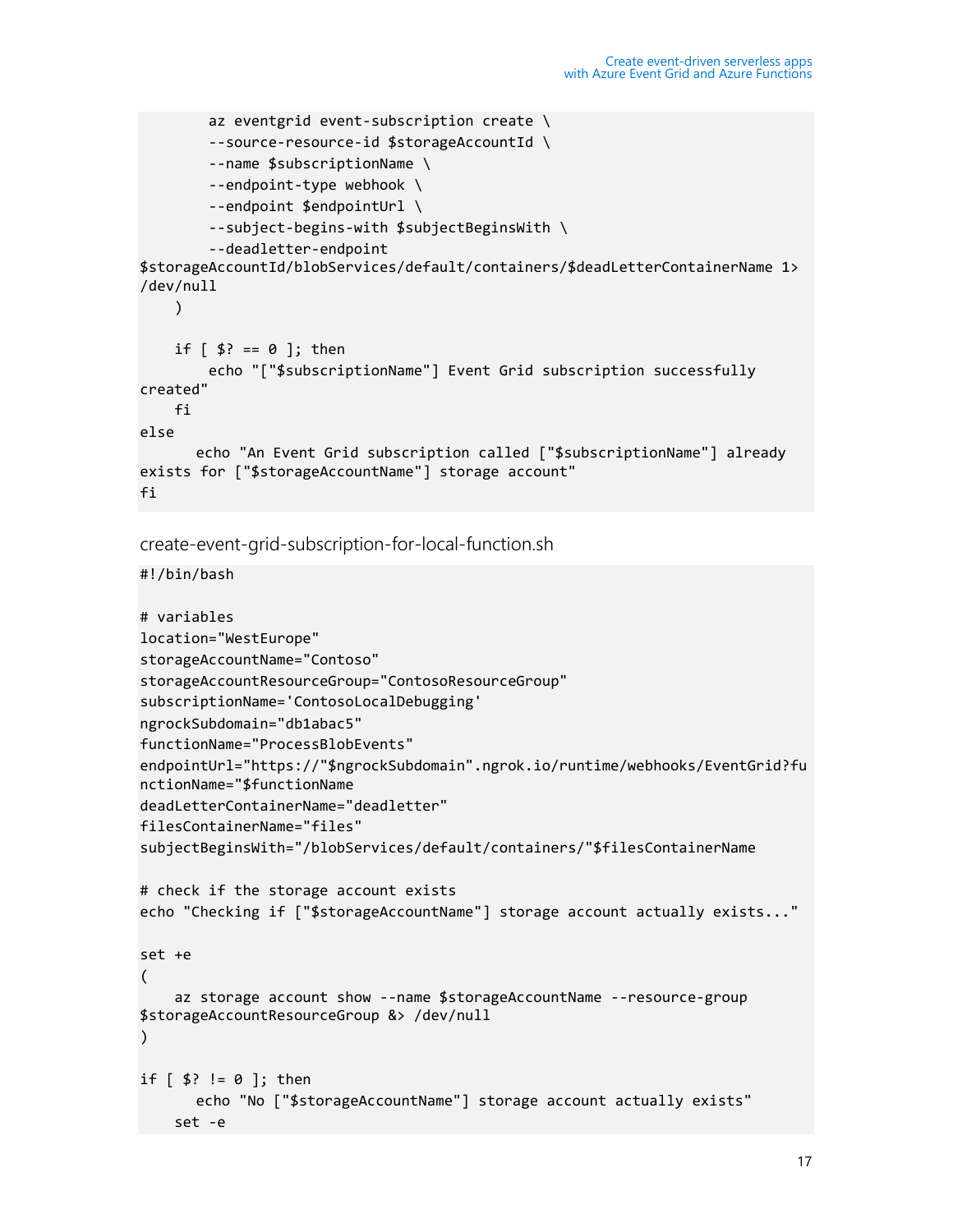```
 (
         # create the storage account
         az storage account create \
         --name $storageAccountName \
         --resource-group $storageAccountResourceGroup \
         --location $location \
         --sku Standard_LRS \
         --kind BlobStorage \
         --access-tier Hot 1> /dev/null
    \mathcal{L} echo "["$storageAccountName"] storage account successfully created"
else
      echo "["$storageAccountName"] storage account already exists"
fi
# get storage account connection string
echo "Retrieving the connection string for ["$storageAccountName"] storage 
account..."
connectionString=$(az storage account show-connection-string --name 
$storageAccountName --resource-group $storageAccountResourceGroup --query 
connectionString --output tsv)
if [ -n $connectionString ]; then
     echo "The connection string for ["$storageAccountName"] storage account is
["$connectionString"]"
else
     echo "Failed to retrieve the connection string for ["$storageAccountName"] 
storage account"
     return
fi
# checking if deadletter container exists
echo "Checking if ["$deadLetterContainerName"] container already exists..."
set +e
(
     az storage container show --name $deadLetterContainerName --connection-
string $connectionString &> /dev/null
)
if [ $? != 0 ]; then
      echo "No ["$deadLetterContainerName"] container actually exists in 
["$storageAccountName"] storage account"
     set -e
     (
         # create deadletter container
         az storage container create \
         --name $deadLetterContainerName \
         --public-access off \
         --connection-string $connectionString 1> /dev/null
```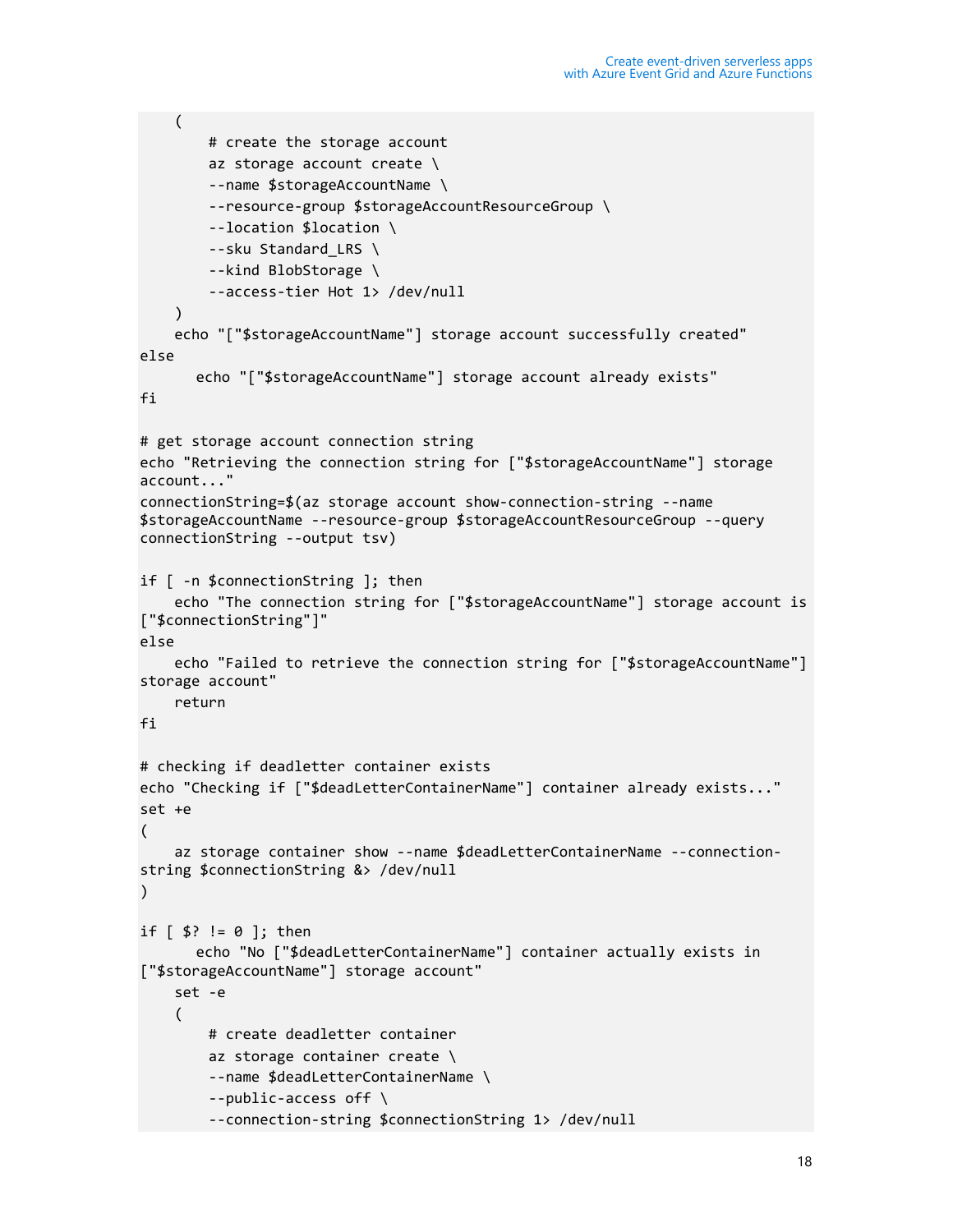```
 )
     echo "["$deadLetterContainerName"] container successfully created in 
["$storageAccountName"] storage account"
else
      echo "A container called ["$deadLetterContainerName"] already exists in 
["$storageAccountName"] storage account"
fi
# checking if files container exists
echo "Checking if ["$filesContainerName"] container already exists..."
set +e
(
     az storage container show --name $filesContainerName --connection-string 
$connectionString &> /dev/null
)
if \lceil 1 \rceil : = 0 ]; then
       echo "No ["$filesContainerName"] container actually exists in 
["$storageAccountName"] storage account"
     set -e
     (
         # create files container
         az storage container create \
         --name $filesContainerName \
         --public-access off \
         --connection-string $connectionString 1> /dev/null
    \mathcal{L} echo "["$filesContainerName"] container successfully created in 
["$storageAccountName"] storage account"
else
      echo "A container called ["$filesContainerName"] already exists in 
["$storageAccountName"] storage account"
fi
# retrieve resource id for the storage account
echo "Retrieving the resource id for ["$storageAccountName"] storage 
account..."
storageAccountId=$(az storage account show --name $storageAccountName --
resource-group $storageAccountResourceGroup --query id --output tsv 2> 
/dev/null)
if [ -n $storageAccountId ]; then
     echo "Resource id for ["$storageAccountName"] storage account successfully 
retrieved: ["$storageAccountId"]"
else
     echo "Failed to retrieve resource id for ["$storageAccountName"] storage 
account"
     return
fi
```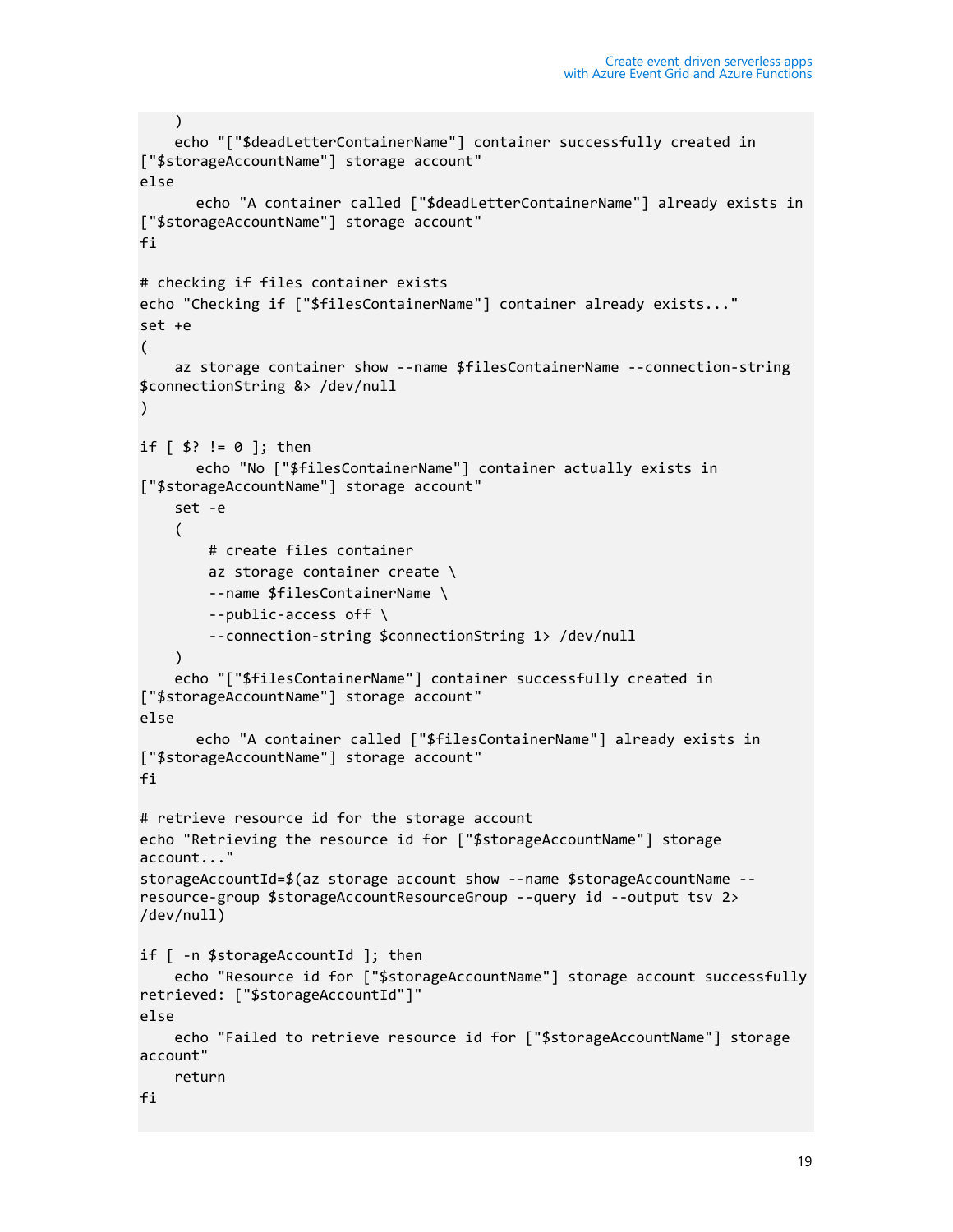```
echo "Checking if Azure CLI eventgrid extension is installed..."
set +e
(
     az extension show --name eventgrid --query name --output tsv &> /dev/null
)
if [ $? != 0 ]; then
      echo "The Azure CLI eventgrid extension was not found. Installing the 
extension..."
   az extension add --name eventgrid
else
     echo "Azure CLI eventgrid extension successfully found. Updating the 
extension to the latest version..."
   az extension update --name eventgrid
fi
# checking if the subscription already exists
echo "Checking if ["$subscriptionName"] Event Grid subscription already exists 
for ["$storageAccountName"] storage account..."
set +e
(
     az eventgrid event-subscription show --name $subscriptionName --source-
resource-id $storageAccountId &> /dev/null
\lambdaif [ $? != 0 ]; then
      echo "No ["$subscriptionName"] Event Grid subscription actually exists 
for ["$storageAccountName"] storage account"
     echo "Creating a subscription for the ["$endpointUrl"] ngrock local 
endpoint..."
      set +e
      \left(az eventgrid event-subscription create \setminus --source-resource-id $storageAccountId \
         --name $subscriptionName \
         --endpoint-type webhook \
         --endpoint $endpointUrl \
         --subject-begins-with $subjectBeginsWith \
         --deadletter-endpoint 
$storageAccountId/blobServices/default/containers/$deadLetterContainerName 1> 
/dev/null
      )
    if [ $? == 0 ]; then
         echo "["$subscriptionName"] Event Grid subscription successfully 
created"
     fi
else
```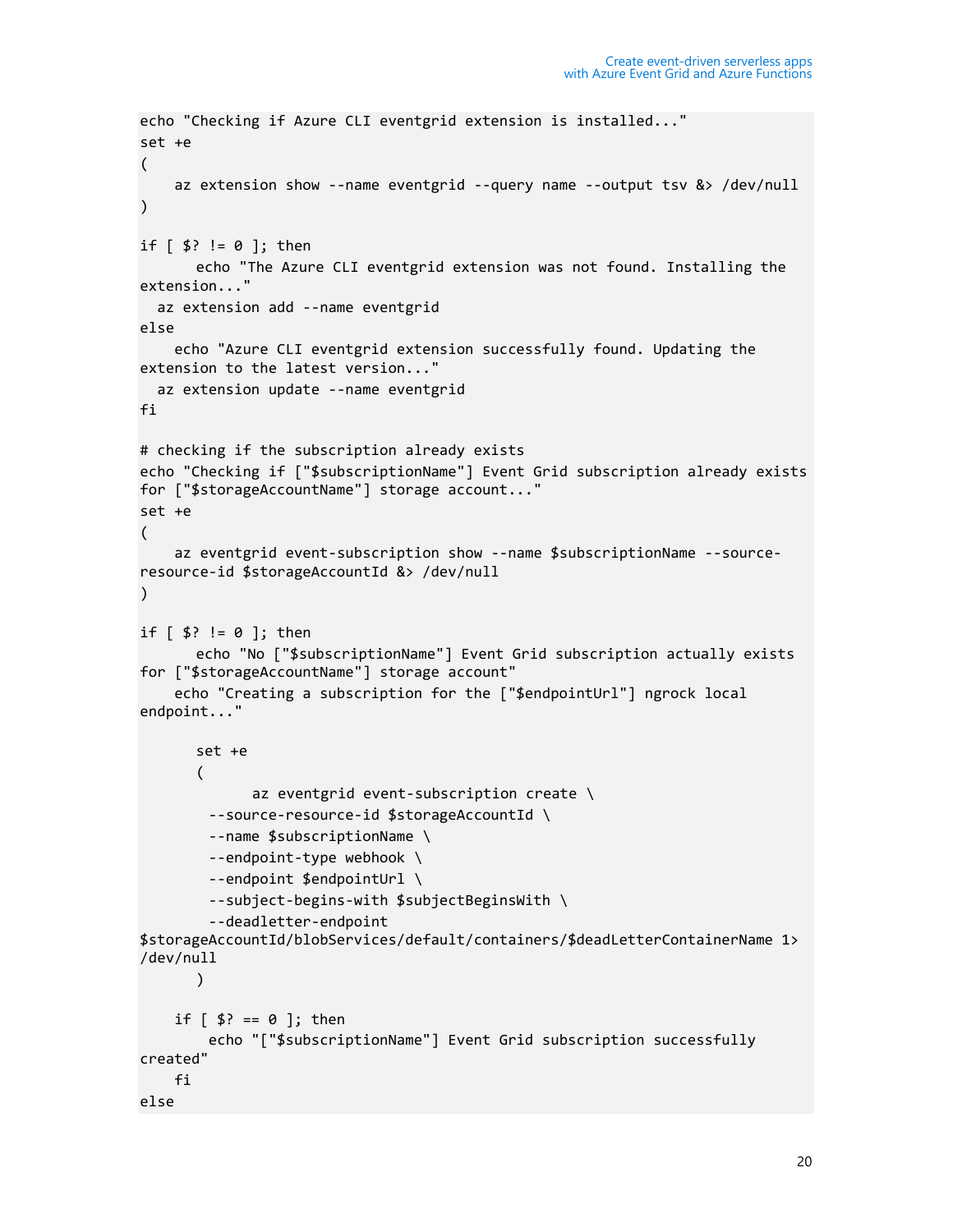```
echo "An Event Grid subscription called ["$subscriptionName"] already 
exists for ["$storageAccountName"] storage account"
fi
```

```
create-event-grid-subscription-for-web-app.sh
#!/bin/bash
# variables
location="WestEurope"
storageAccountName="Contoso"
storageAccountResourceGroup="ContosoResourceGroup"
subscriptionName='ContosoWebApp'
webAppSubdomain="Contosoeventgridviewer"
functionName="ProcessBlobEvents"
endpointUrl="https://"$webAppSubdomain".azurewebsites.net/api/updates"
deadLetterContainerName="deadletter"
filesContainerName="files"
# check if the storage account exists
echo "Checking if ["$storageAccountName"] storage account actually exists..."
set +e
(
     az storage account show --name $storageAccountName --resource-group 
$storageAccountResourceGroup &> /dev/null
)
if [ $? != 0 ]; then
      echo "No ["$storageAccountName"] storage account actually exists"
     set -e
     (
         # create the storage account
         az storage account create \
         --name $storageAccountName \
         --resource-group $storageAccountResourceGroup \
         --location $location \
        --sku Standard LRS \
         --kind BlobStorage \
         --access-tier Hot 1> /dev/null
     )
     echo "["$storageAccountName"] storage account successfully created"
else
      echo "["$storageAccountName"] storage account already exists"
fi
# get storage account connection string
echo "Retrieving the connection string for ["$storageAccountName"] storage 
account..."
```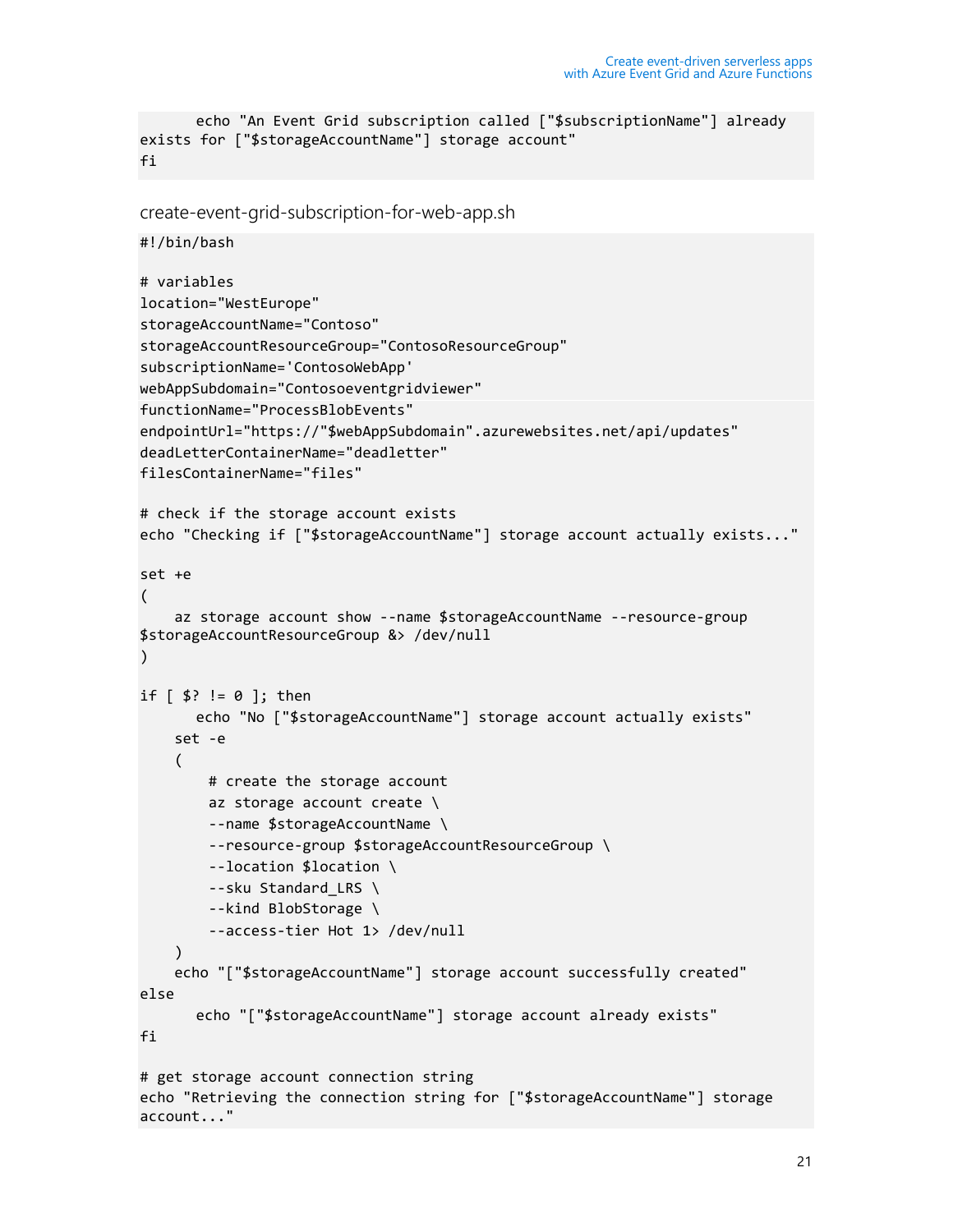```
connectionString=$(az storage account show-connection-string --name 
$storageAccountName --resource-group $storageAccountResourceGroup --query 
connectionString --output tsv)
if [ -n $connectionString ]; then
     echo "The connection string for ["$storageAccountName"] storage account is 
["$connectionString"]"
else
     echo "Failed to retrieve the connection string for ["$storageAccountName"] 
storage account"
     return
fi
# checking if deadletter container exists
echo "Checking if ["$deadLetterContainerName"] container already exists..."
set +e
(
     az storage container show --name $deadLetterContainerName --connection-
string $connectionString &> /dev/null
\lambdaif [ $? != 0 ]; then
      echo "No ["$deadLetterContainerName"] container actually exists in 
["$storageAccountName"] storage account"
     set -e
     (
         # create deadletter container
         az storage container create \
         --name $deadLetterContainerName \
         --public-access off \
         --connection-string $connectionString 1> /dev/null
    \lambda echo "["$deadLetterContainerName"] container successfully created in 
["$storageAccountName"] storage account"
else
      echo "A container called ["$deadLetterContainerName"] already exists in 
["$storageAccountName"] storage account"
fi
# checking if files container exists
echo "Checking if ["$filesContainerName"] container already exists..."
set +e
(
     az storage container show --name $filesContainerName --connection-string 
$connectionString &> /dev/null
\lambdaif [ $? != 0 ]; then
      echo "No ["$filesContainerName"] container actually exists in 
["$storageAccountName"] storage account"
```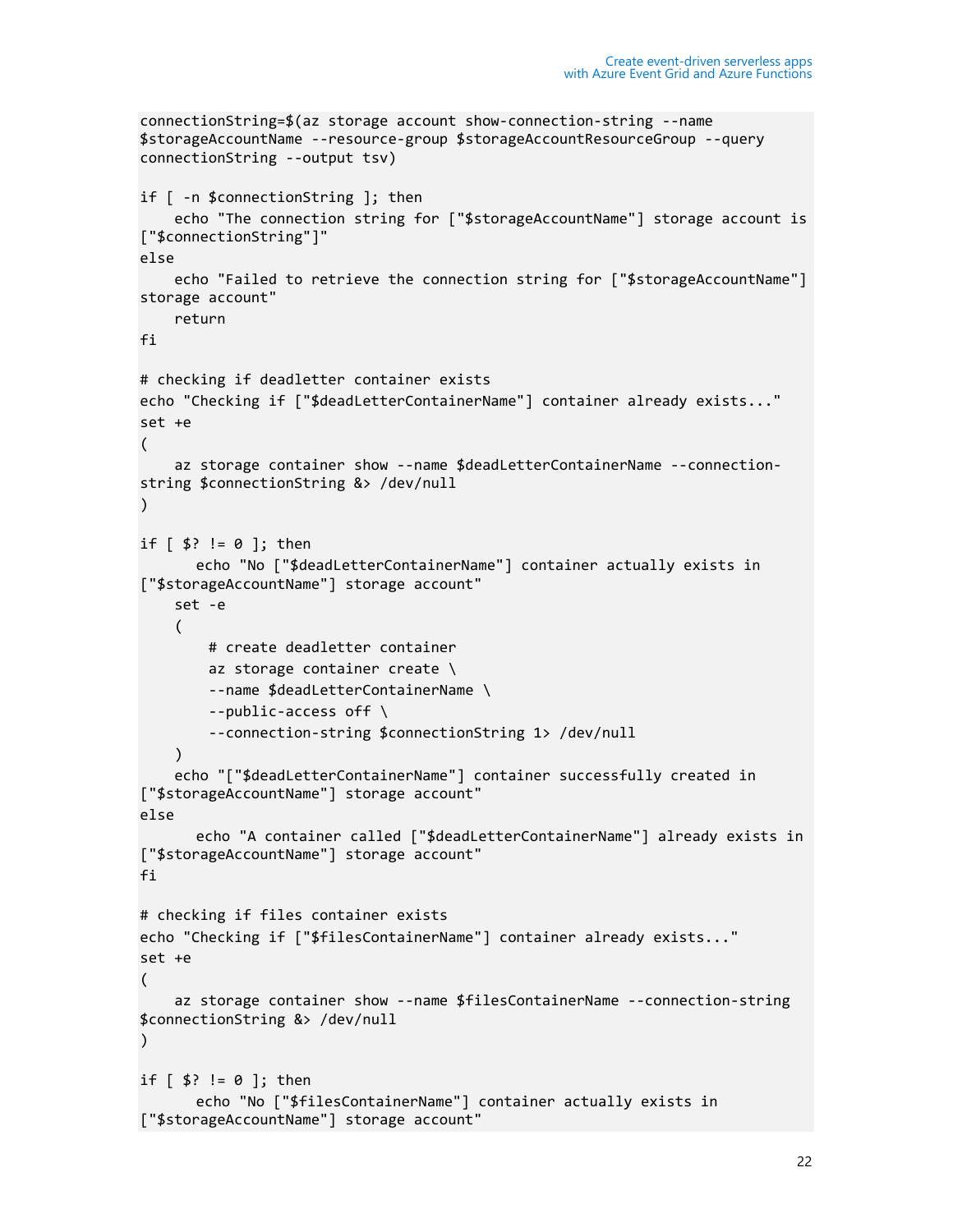```
 set -e
     (
         # create files container
         az storage container create \
         --name $filesContainerName \
         --public-access off \
         --connection-string $connectionString 1> /dev/null
     )
     echo "["$filesContainerName"] container successfully created in 
["$storageAccountName"] storage account"
else
      echo "A container called ["$filesContainerName"] already exists in 
["$storageAccountName"] storage account"
fi
# retrieve resource id for the storage account
echo "Retrieving the resource id for ["$storageAccountName"] storage 
account..."
storageAccountId=$(az storage account show --name $storageAccountName --
resource-group $storageAccountResourceGroup --query id --output tsv 2> 
/dev/null)
if [ -n $storageAccountId ]; then
     echo "Resource id for ["$storageAccountName"] storage account successfully 
retrieved: ["$storageAccountId"]"
else
     echo "Failed to retrieve resource id for ["$storageAccountName"] storage 
account"
     return
fi
echo "Checking if Azure CLI eventgrid extension is installed..."
set +e
(
     az extension show --name eventgrid --query name --output tsv &> /dev/null
)
if [ $? != 0 ]; then
      echo "The Azure CLI eventgrid extension was not found. Installing the 
extension..."
   az extension add --name eventgrid
else
     echo "Azure CLI eventgrid extension successfully found. Updating the 
extension to the latest version..."
  az extension update --name eventgrid
fi
# checking if the subscription already exists
echo "Checking if ["$subscriptionName"] Event Grid subscription already exists 
for ["$storageAccountName"] storage account..."
```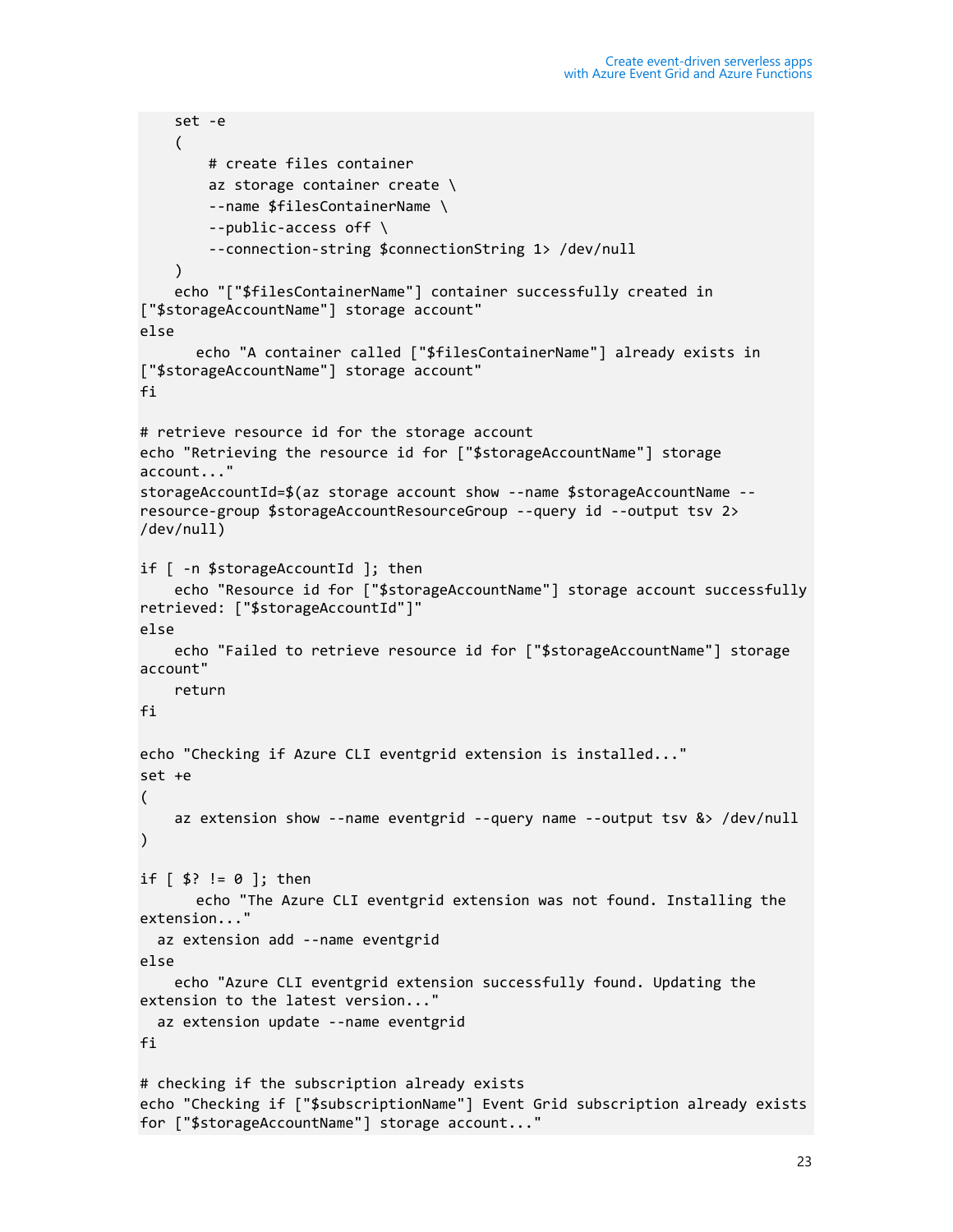```
set +e
(
     az eventgrid event-subscription show --name $subscriptionName --source-
resource-id $storageAccountId &> /dev/null
)
if [ $? != 0 ]; then
       echo "No ["$subscriptionName"] Event Grid subscription actually exists 
for ["$storageAccountName"] storage account"
     echo "Creating the subscription for the ["$endpointUrl"] endpoint of the 
Azure Event Grid Viewer web app..."
     set +e
     (
        az eventgrid event-subscription create \setminus --source-resource-id $storageAccountId \
         --name $subscriptionName \
         --endpoint-type webhook \
         --endpoint $endpointUrl \
         --deadletter-endpoint 
$storageAccountId/blobServices/default/containers/$deadLetterContainerName 1> 
/dev/null
     )
    if [ $? == 0 ]; then
         echo "["$subscriptionName"] Event Grid subscription successfully 
created"
     fi
else
      echo "An Event Grid subscription called ["$subscriptionName"] already 
exists for ["$storageAccountName"] storage account"
fi
```
#### <span id="page-23-0"></span>Alternative: Functions as event handlers

After this serverless app solution was created for the self-driving car project, a new feature was added to Azure Functions that supports functions as event handlers. Instead of pointing at a function's webhook endpoint, as this solution does, in CLI, you can run the following:

```
az eventgrid event-subscription create \setminus--name azureFunctionEventSubscription \
--source-resource-id 
/subscriptions/{SubID}/resourceGroups/{RG}/providers/Microsoft.EventGrid/topic
s/topic1 \
--endpoint 
/subscriptions/{SubID}/resourceGroups/{RG}/providers/Microsoft.Web/sites/{func
tionappname}/functions/{functionname}
```
Event Grid uses role-based access control (RBAC) to ensure you have access to publish to the function, and it takes care of getting the function key and setting up the event subscription. As an added benefit, Event Grid also takes care of keeping the key up to date if you roll keys. This feature is not fully supported by the Azure CLI, so you must explicitly install the Event Grid CLI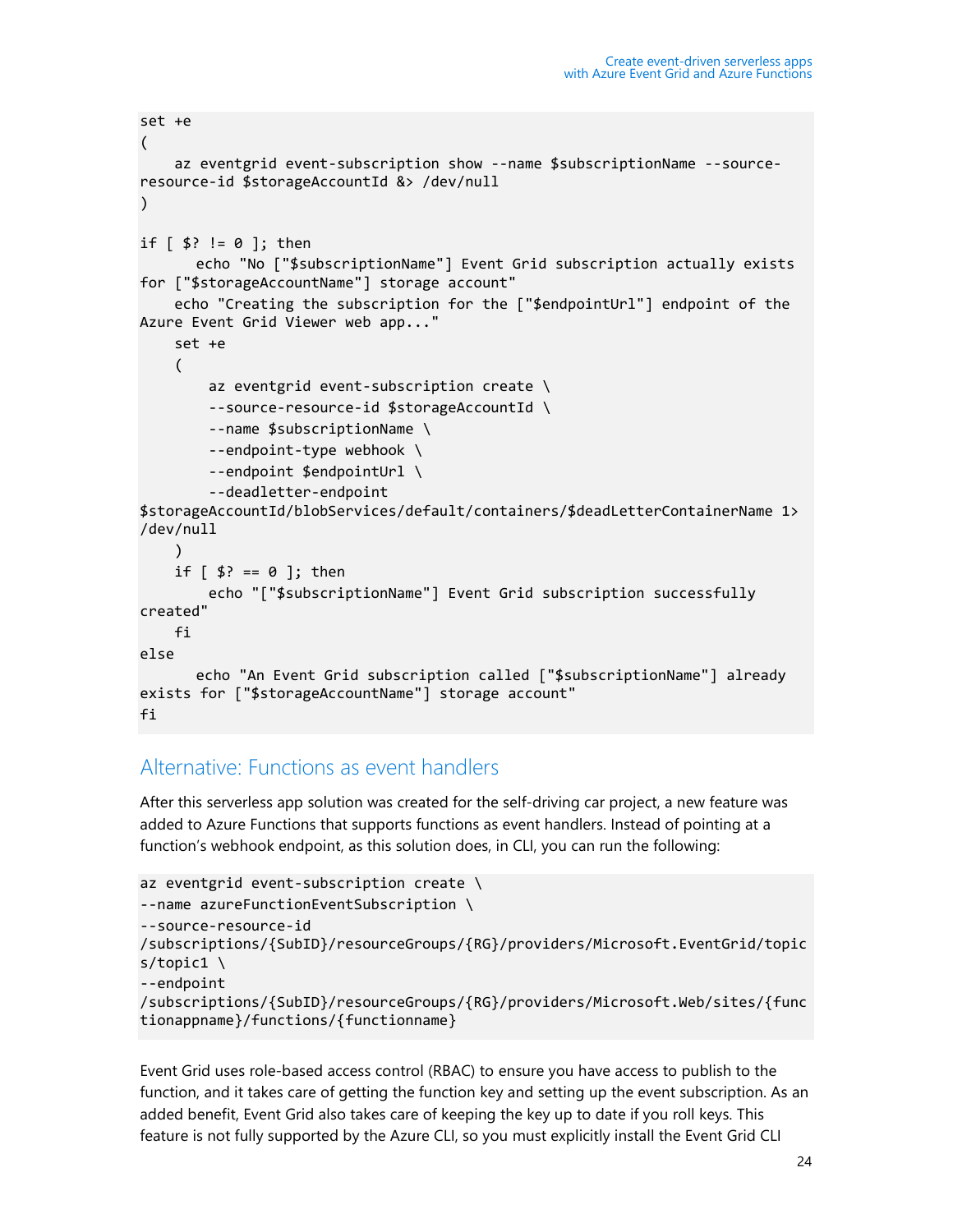extension using the following command:

az extension add --name eventgrid

If you had an earlier version of the extension, the command uninstalls it before installing the later version. The minimum requirement is version 0.4.4.

To ensure that the right version of the extension is installed on your machine, run the following command:

```
az extension list
```
The command returns a JSON array like the following:

```
\overline{[} ...
   {
      "extensionType": "whl",
      "name": "eventgrid",
      "version": "0.4.4"
   },
   ...
]
```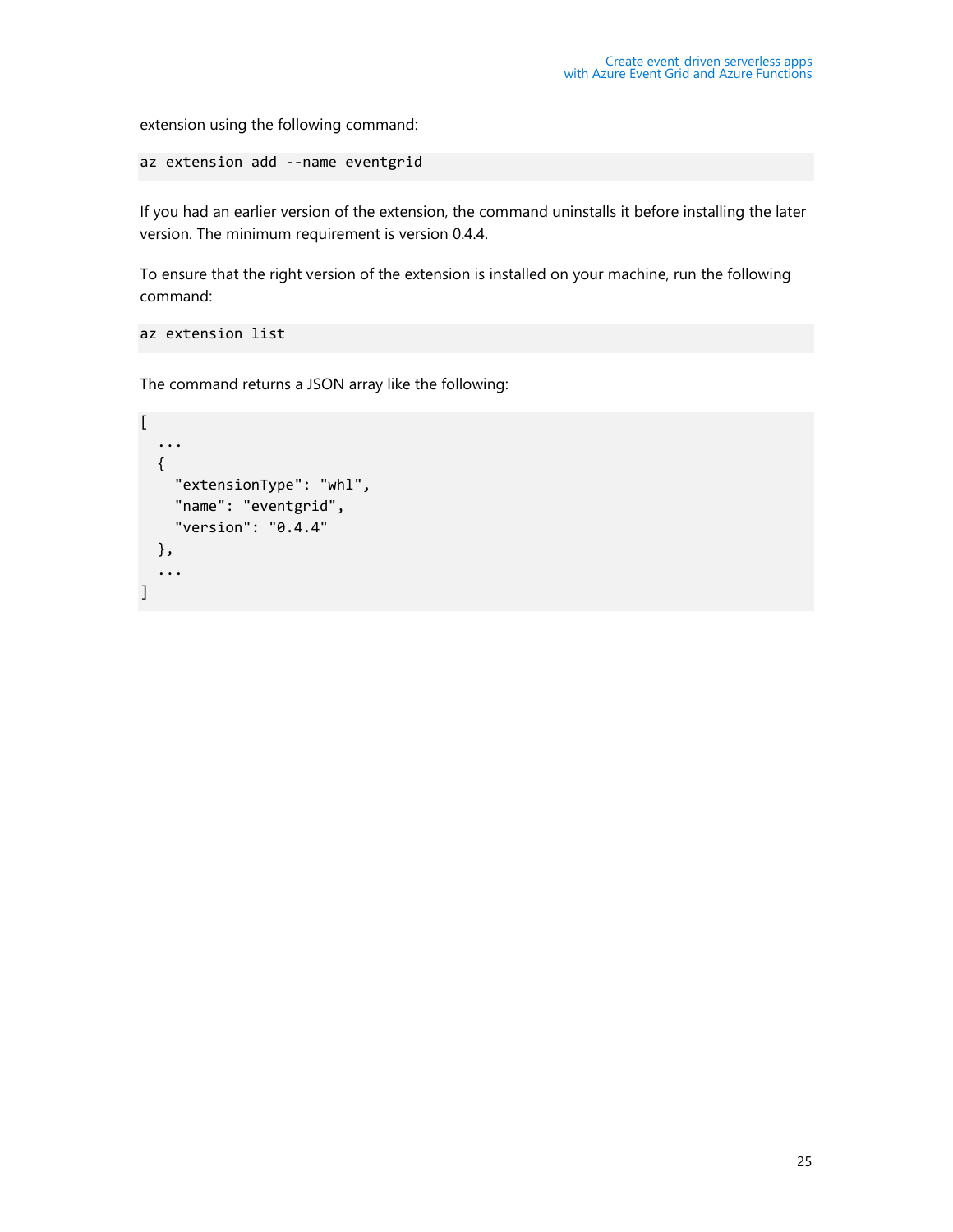### <span id="page-25-0"></span>Upload files to the container

You can use Azure Storage Explorer to upload files to a container in your storage account. This container is monitored by the event grid storage topic Figure 2 shows.

|         | Edit View Help                                                                                                                                                                                              |                                                                                                                                                                                                                                                                                                                                                                                                                                                                                                       |                                                                                                                            |                                                                                                                                      |
|---------|-------------------------------------------------------------------------------------------------------------------------------------------------------------------------------------------------------------|-------------------------------------------------------------------------------------------------------------------------------------------------------------------------------------------------------------------------------------------------------------------------------------------------------------------------------------------------------------------------------------------------------------------------------------------------------------------------------------------------------|----------------------------------------------------------------------------------------------------------------------------|--------------------------------------------------------------------------------------------------------------------------------------|
| --<br>Æ | <b>EXPLORER</b><br>Version 1.6.2 of Storage Explorer is available.                                                                                                                                          | <b>View Release Notes</b><br>Close<br>Install<br>Later                                                                                                                                                                                                                                                                                                                                                                                                                                                |                                                                                                                            |                                                                                                                                      |
| $\beta$ | Q<br>Search for resources<br><b>Collapse All</b><br><b>Refresh All</b>                                                                                                                                      | $\bullet$<br>不.<br>$\downarrow$<br>ĥ<br>回。<br>ħ<br>$\rightarrow$<br>,0<br>ΞĎ<br>ि<br>$^+$<br>×<br>Upload Download<br>New Folder<br>Make Snapshot<br>Open<br>Copy URL Select All<br>Copy<br>Paste<br>Rename<br>Delete                                                                                                                                                                                                                                                                                  | Q<br>Manage Snapshots                                                                                                      | $\cdots$<br>More                                                                                                                     |
| Ö       | Ext- Quick Access<br>4 (Local and Attached)<br>> * * Azure Cosmos DB Accounts (Preview)                                                                                                                     | $\leftarrow$ $\rightarrow$ $\vee$ $\uparrow$ files<br>Last Modified<br>$\hat{\phantom{a}}$<br>Name                                                                                                                                                                                                                                                                                                                                                                                                    | Search by prefix (case-sensitive)<br><b>Blob Type</b>                                                                      | Q<br>Content Type                                                                                                                    |
|         | 目 Storage Accounts<br>Paolo's Azure Account (paolos@microsoft.com<br>A 20 Azure Cosmos DB Accounts (Preview)<br>babo-drone-delivery-service-cosmos<br>babo-drone-package-service-cosmo<br>totdemo<br>inksdb | 20170608_093507.jpg<br>Fri, 04 Jan 2019 10:55:49 GMT<br>风 20180329_093655.jpg<br>Fri. 04 Jan 2019 10:55:49 GMT<br>20anni.jpg<br>Thu. 03 Jan 2019 17:18:48 GMT<br>9781509302963_Microsoft Azure Essentials Fundamentals of Azure 2nd ed pdf.pdf<br>Thu. 10 Jan 2019 09:28:56 GMT                                                                                                                                                                                                                       | <b>Block Blob</b><br><b>Block Blob</b><br><b>Block Blob</b><br><b>Block Blob</b>                                           | image/jpeg<br>image/jpeg<br>image/jpeg<br>application/pd                                                                             |
|         | todoapi<br>Storage Accounts<br>目 00vzyjkw4yts7igagnt0<br>目 a6f73918efaae44cc9b7a588<br>目 angry<br>目 babo                                                                                                    | AboutForm.Designer.cs<br>Thu. 10 Jan 2019 14:37:59 GMT<br>Architecting Modern Web Applications with ASP.NET Core and Azure.pdf<br>Thu, 10 Jan 2019 09:28:55 GMT<br>Ashampoo_Snap_2016.06.29_17h40m14s_001_.png<br>Fri, 04 Jan 2019 15:12:28 GMT<br>Ashampoo_Snap_2016.07.06_17h06m59s_001_.png<br>Fri. 04 Jan 2019 15:12:28 GMT<br>png Ashampoo Snap 2016.07.06 17h07m45s 002 .png<br>Fri. 04 Jan 2019 15:12:28 GMT<br>风 Ashampoo_Snap_2016.07.06_17h08m20s_003_.png<br>Fri. 04 Jan 2019 15:12:28 GMT | <b>Block Blob</b><br><b>Block Blob</b><br><b>Block Blob</b><br><b>Block Blob</b><br><b>Block Blob</b><br><b>Block Blob</b> | application/oc<br>application/pd<br>image/png<br>image/png<br>image/png<br>image/png                                                 |
|         | 目 babodronestorageaccount<br>$\mathbf{B}$ babofiles $\mathbf{G}$<br>$\overline{a}$<br>▲ 图 Blob Containers<br>同 Slogs<br>同 deadletter<br>同 files 2                                                           | 风 Ashampoo_Snap_2016.07.12_16h51m01s_001_.pnq<br>Fri. 04 Jan 2019 15:12:28 GMT<br>Ashampoo_Snap_2016.07.14_10h11m58s_001_.png<br>Fri, 04 Jan 2019 15:12:28 GMT<br>Ashampoo_Snap_2016.07.14_10h12m40s_002_.png<br>Fri. 04 Jan 2019 15:12:28 GMT<br>Ashampoo_Snap_2016.07.14_17h42m24s_001_.png<br>Fri. 04 Jan 2019 15:12:28 GMT                                                                                                                                                                        | <b>Block Blob</b><br><b>Block Blob</b><br><b>Block Blob</b><br><b>Block Blob</b>                                           | image/png<br>image/png<br>image/png<br>image/png                                                                                     |
|         | <b>A</b> File Shares<br><b>ITTI</b> Queues<br>田 Tables<br>目 babops<br>目 babopsresourcegroup902                                                                                                              | Azure_Developer_Guide_eBook.pdf<br>Fri. 01 Feb 2019 11:17:03 GMT<br>Azure_Serverless_Computing_Cookbook.pdf<br>Fri. 01 Feb 2019 11:16:59 GMT<br>P BRK3189.PPTX<br>Thu, 10 Jan 2019 09:28:58 GMT<br>B BRIGGET BATY<br>TI 461 SAMARASSES ALIT BL LBL L<br>Showing 1 to 100 of 110 cached items                                                                                                                                                                                                          | <b>Block Blob</b><br>Block Blob<br><b>Block Blob</b><br>$\mathbb{1}$                                                       | application/pd<br>application/pd<br>application/vn<br>$\mathbb{R}^n$ .<br>$\sim$<br>$\overline{2}$<br>$\rightarrow$<br>$\rightarrow$ |
|         | Actions Properties<br>URL<br>https://babofiles.blob.core.wind-<br>Type<br><b>Blob Container</b><br>Public Read Access<br>Off                                                                                | Activities<br>Clear completed<br>Clear successful<br>De Uploaded Group Uploaded: 4                                                                                                                                                                                                                                                                                                                                                                                                                    |                                                                                                                            |                                                                                                                                      |
| ਕ੍ਰਾ    | Lease State<br>available<br>Lease Status<br>unlocked<br>Last Modified<br>Thu. 03 Jan 2019 12:11:13 GMT                                                                                                      | Uploaded Group Uploaded: 10<br>Þ<br>De Uploaded Group Uploaded: 9                                                                                                                                                                                                                                                                                                                                                                                                                                     |                                                                                                                            |                                                                                                                                      |

<span id="page-25-1"></span>Figure 2. You can upload files to the solution using Storage Explorer.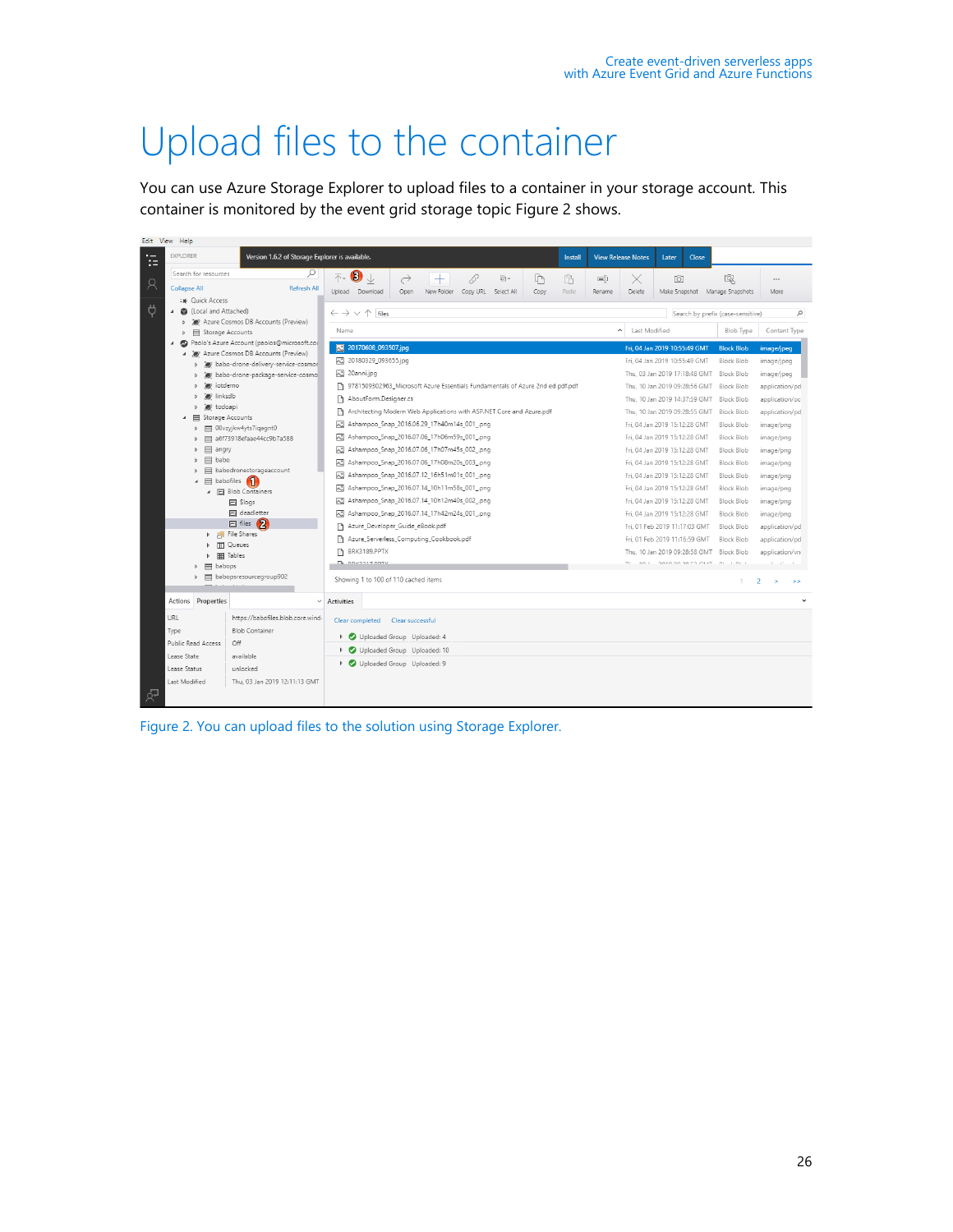# <span id="page-26-0"></span>View messages from the queue in Service Bus Explorer

To receive and view messages from the queue, you can create a tool using the **ServiceBusExplorer** GitHub project. As Figure 3 shows, Service Bus Explorer displays the messages sent by the function to the queue in the target Service Bus namespace.

| Service Bus Namespace<br>B-E sb://eventhubs.servicebus.windows.net/                                                                                                                                                                                                                                      |                                  |                                                                           | View Queue: blobbiggerevents               |                                         |                     |                                                  |                                                                        |                                  |                          |  |
|----------------------------------------------------------------------------------------------------------------------------------------------------------------------------------------------------------------------------------------------------------------------------------------------------------|----------------------------------|---------------------------------------------------------------------------|--------------------------------------------|-----------------------------------------|---------------------|--------------------------------------------------|------------------------------------------------------------------------|----------------------------------|--------------------------|--|
| G-E Queues                                                                                                                                                                                                                                                                                               |                                  |                                                                           | Description   Authorization Rules Messages |                                         |                     |                                                  |                                                                        |                                  |                          |  |
| azurefunction (18.0.0)                                                                                                                                                                                                                                                                                   |                                  |                                                                           | Message List                               |                                         |                     |                                                  | Message System Properties                                              |                                  |                          |  |
| bingo (20, 0, 0)                                                                                                                                                                                                                                                                                         |                                  |                                                                           |                                            |                                         |                     |                                                  |                                                                        |                                  |                          |  |
| blobeverts $(23, 0, 0)$                                                                                                                                                                                                                                                                                  |                                  | A Repair and Resubmit Message                                             |                                            |                                         |                     |                                                  | $\Box$<br>$\times$                                                     |                                  | $\mathcal{A}_\mathbf{r}$ |  |
| blobbiggerevents (132, 0, 0)                                                                                                                                                                                                                                                                             |                                  |                                                                           |                                            |                                         |                     |                                                  |                                                                        |                                  |                          |  |
| cubic (2654, 0, 0)                                                                                                                                                                                                                                                                                       |                                  | Message Text                                                              |                                            |                                         |                     | Message Properties                               |                                                                        |                                  |                          |  |
| lotqueue (0, 22, 0)                                                                                                                                                                                                                                                                                      |                                  |                                                                           |                                            |                                         |                     |                                                  |                                                                        |                                  |                          |  |
| locabiobeverits (27, 0, 0)                                                                                                                                                                                                                                                                               | 1                                |                                                                           |                                            |                                         |                     | $~\vee~$ Misc                                    |                                                                        |                                  |                          |  |
| myazure queue cdsbg108                                                                                                                                                                                                                                                                                   | 2<br>$\mathbf{3}$                | "ServiceClient":                                                          | "StreamWriteSizeInBytes": 4194304,         |                                         |                     |                                                  |                                                                        | /02/2019 11:17<br>/12/9999 23:59 |                          |  |
| recordinaerted (98, 0, 0)                                                                                                                                                                                                                                                                                | ł.                               | "BufferManager": null,                                                    |                                            |                                         |                     | ComulationId<br>DeadLetterSour                   |                                                                        | alse                             |                          |  |
| <b>S</b><br>"Credentials": {<br>samplequeue (0, 0, 0)<br>6<br>"SASToken": null.                                                                                                                                                                                                                          |                                  |                                                                           |                                            |                                         |                     | DeliveryCount                                    | <b>Mary</b>                                                            |                                  |                          |  |
| $\triangleq$ scheduled (10, 0, 0)                                                                                                                                                                                                                                                                        | э<br>"AccountName": "babofiles", |                                                                           |                                            |                                         |                     | EnaueuedSeau 0<br>EnquauedTime! 01/02/2019 11:17 |                                                                        |                                  |                          |  |
| $\ddot{\circ}$<br>"KeyName": null,<br>sessionaware (0, 0, 0)<br>$\circ$<br>"IsAnonymous": false,                                                                                                                                                                                                         |                                  |                                                                           |                                            |                                         |                     | FyninssAtLite 31/12/9999 23:59                   | ×,                                                                     |                                  |                          |  |
| E- Topics<br>10<br>"IsSAS": false.<br>11                                                                                                                                                                                                                                                                 |                                  |                                                                           |                                            |                                         |                     | ForcePenistenc False                             |                                                                        |                                  | $\sim$                   |  |
| ndpartitioned                                                                                                                                                                                                                                                                                            | "IsSharedKey": true,             |                                                                           |                                            |                                         | IsBodyConsume False |                                                  | <b>Itainertzed Docker</b> .                                            |                                  |                          |  |
| <b>Sea test</b>                                                                                                                                                                                                                                                                                          | $\epsilon$                       |                                                                           | Label                                      |                                         |                     |                                                  |                                                                        | ck filob                         |                          |  |
| <b>Cy Event Hubs</b>                                                                                                                                                                                                                                                                                     |                                  |                                                                           |                                            |                                         |                     | LockToken                                        | LockedUntilUtc Operation is not valid du<br>Operation is not valid dul |                                  |                          |  |
| <b>B</b> -C apim                                                                                                                                                                                                                                                                                         |                                  | Message Custom Properties                                                 |                                            |                                         |                     | Messageld                                        | 6354aa4c-0d59-41c                                                      |                                  |                          |  |
| abiceverthub                                                                                                                                                                                                                                                                                             |                                  | Key                                                                       | Type                                       | Value                                   | $\sim$              | PartitionKey                                     |                                                                        | 34304                            |                          |  |
| devicedemocutouteventhub                                                                                                                                                                                                                                                                                 |                                  | Name                                                                      | String                                     | · Containerized Docker Application Lf   |                     | Properties<br>ReplyTo                            |                                                                        | 34304                            |                          |  |
| dagnosticseventfloweventh<br>didemoeverthub<br><b>D</b> localoutputhub<br>dreamanalyticsoutputevent                                                                                                                                                                                                      |                                  | Blob Type                                                                 | String                                     | · Block Blob                            |                     | ReplyToSession                                   |                                                                        | nay = https://babo               |                          |  |
|                                                                                                                                                                                                                                                                                                          |                                  | ContainerName                                                             | String                                     | $-$ files                               |                     | ScheduledEnau                                    |                                                                        | $-18$ $-19$ $-11$ $-1$           |                          |  |
|                                                                                                                                                                                                                                                                                                          |                                  | InDeleted                                                                 | Boolean                                    | $-$ False                               |                     | Sequence Nunt: 137<br>SessionId                  |                                                                        |                                  |                          |  |
| <b>Belays</b>                                                                                                                                                                                                                                                                                            |                                  | Is Snapshot                                                               | Boolean                                    | $-$ False                               |                     | $S_{200}$                                        | 7268                                                                   |                                  |                          |  |
|                                                                                                                                                                                                                                                                                                          |                                  | StreamMinimumReadSizeInBvtes                                              | hr22                                       | $-4194304$                              |                     | Osta                                             | Active                                                                 | Delete                           | Update                   |  |
| <b>EL</b> Log                                                                                                                                                                                                                                                                                            |                                  | StreamWriteSizeInBites                                                    | let32                                      | $+ 4194304$                             |                     | Time To Live<br>To                               | 10675199.02:48:05.                                                     |                                  |                          |  |
|                                                                                                                                                                                                                                                                                                          |                                  |                                                                           |                                            |                                         |                     |                                                  |                                                                        |                                  |                          |  |
|                                                                                                                                                                                                                                                                                                          |                                  | Storage Lin                                                               | String                                     | · Primary - https://babofiles.blob.core |                     | ViaPatttionKey                                   |                                                                        |                                  |                          |  |
| <12:18:16> 2 consumer groups fo<br><12:10:16> 16 partitions for th                                                                                                                                                                                                                                       |                                  | Message Inspector: Select a BrokeredMessage inspector . Body Type: Stream |                                            | $\sim$                                  | Generate new        | Submit                                           | Save<br>Close                                                          |                                  |                          |  |
|                                                                                                                                                                                                                                                                                                          |                                  |                                                                           |                                            |                                         |                     |                                                  |                                                                        |                                  |                          |  |
| <12:10:16> 2 consumer groups fo<br><12:10:16> 16 partitions for th<br><12:10:14> 1 consumer groups fo<br><12:10:16> 0 partitions for the event num accommonwealong neve seen successionry recrieved.<br><12:18:16> 5 consumer groups for the event hub iotdemoeventhub have been successfully retrieved. |                                  |                                                                           |                                            |                                         |                     |                                                  |                                                                        |                                  |                          |  |

<span id="page-26-1"></span>Figure 3. You can use Service Bus Explorer to view messages sent by the function to the queue in the target Service Bus namespace.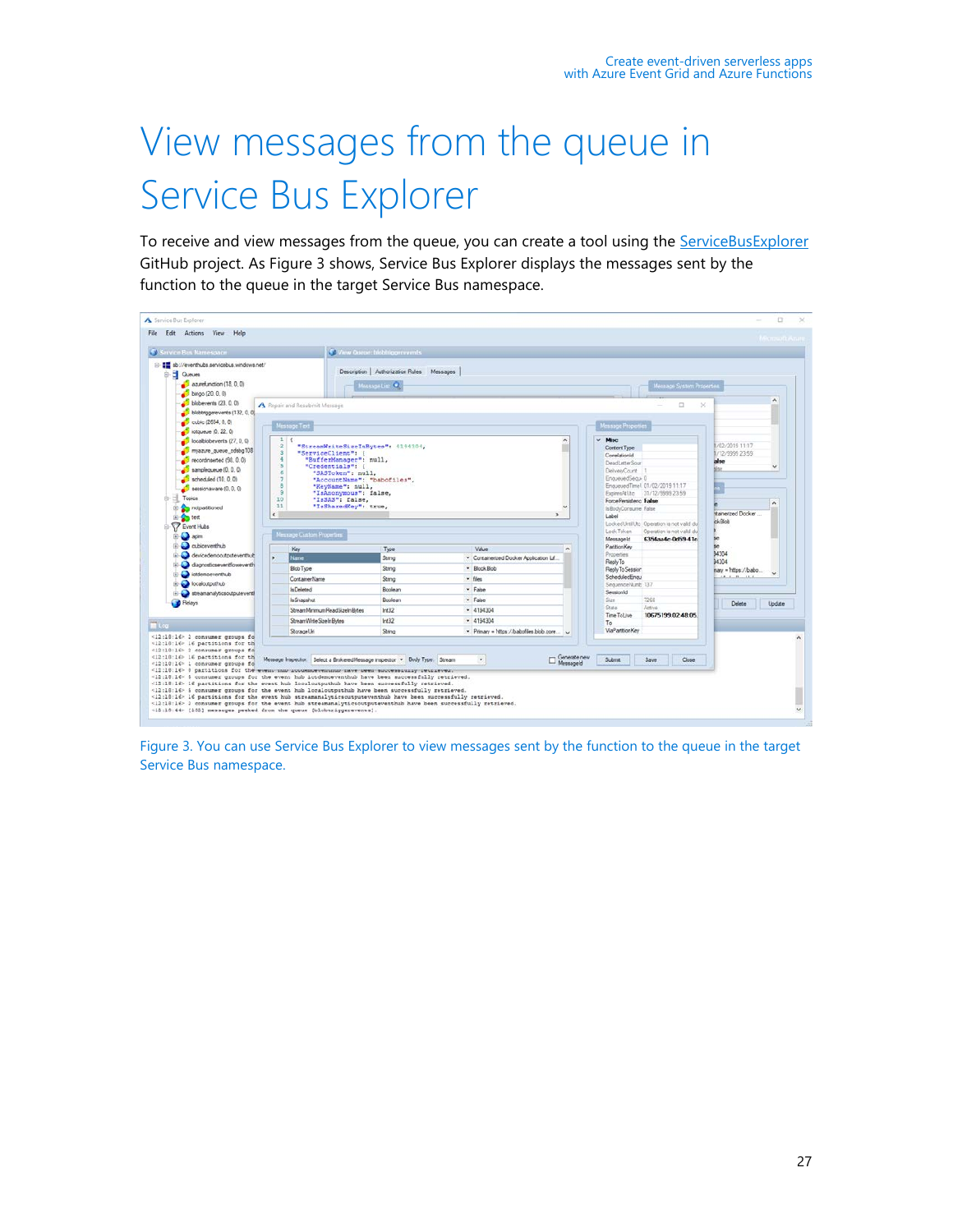## <span id="page-27-0"></span>Query metrics in Application Insights

You can use [Kusto Query Language](https://kusto.azurewebsites.net/docs/) to create queries in Application Insights that analyze the metrics and logs generated by the Azure Function. As Figure 4 shows, the **customMetrics** query shows when blobs are created and deleted as a linear progression. The **customEvents** query displays the individual events tracked by the Azure Function.



Figure 4. You can use Kusto Query Language to query metrics in Application Insights.

#### <span id="page-27-1"></span>Sample query: customMetrics

```
let min_t = toscalar(customMetrics| where name in ('ProcessBlobEvents 
Created', 'ProcessBlobEvents Deleted') | summarize min(timestamp));
let max_t = toscalar(customMetrics| where name in ('ProcessBlobEvents 
Created', 'ProcessBlobEvents Deleted') | summarize max(timestamp));
customMetrics
| where name in ('ProcessBlobEvents Created', 'ProcessBlobEvents Deleted')
| extend contentType = tostring(customDimensions.ContentType)
| make-series eventCount=count() default=0 on timestamp in range(min_t, max_t, 
1s) by contentType
| extend movingAverage=series fir(eventCount, repeat(1, 5), true, true),
         series fit 2lines(eventCount),
          series_fit_line(eventCount)
| render timechart
```
Sample query: customEvents

```
customEvents
| project timestamp, message=name, operation=operation_Name
```